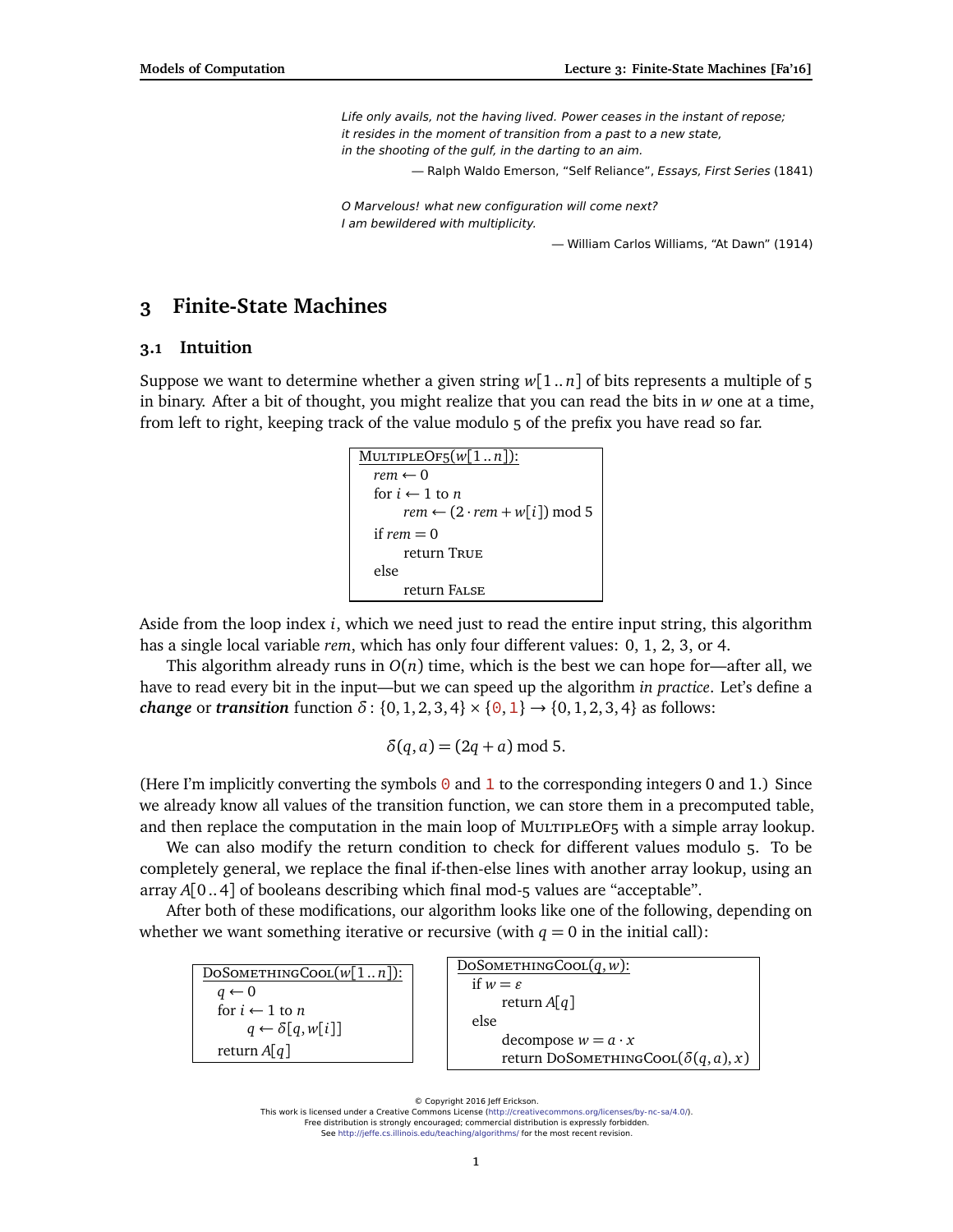If we want to use our new DoSomeTHINGCool algorithm to implement MULTIPLEOF5, we simply give the arrays *δ* and *A* the following hard-coded values:

| q              | $\delta[q, 0]$ | $\delta[q,1]$ | A[q]         |  |
|----------------|----------------|---------------|--------------|--|
| 0              | 0              |               | TRUE         |  |
|                | 2              | 3             | FALSE        |  |
| $\overline{2}$ |                |               | FALSE        |  |
| 3              |                | 2             | FALSE        |  |
| 4              | J.             |               | <b>FALSE</b> |  |

We can also visualize the behavior of DoSomeTHINGCOOL by drawing a directed graph, whose vertices represent possible values of the variable *q*—the possible *states* of the algorithm—and whose edges are labeled with input symbols to represent transitions between states. Specifically, the graph includes the labeled directed edge  $p \stackrel{a}{\longrightarrow} q$  if and only if  $\delta(p, a) = q$ . To indicate the proper return value, we draw the "acceptable" final states using doubled circles. Here is the resulting graph for MULTIPLEOF5:



State-transition graph for MULTIPLEOF5

If we run the MULTIPLEOF5 algorithm on the string  $00101110110$  (representing the number 374 in binary), the algorithm performs the following sequence of transitions:

$$
0\overset{\theta}{\longrightarrow} 0\overset{\theta}{\longrightarrow} 0\overset{1}{\longrightarrow} 1\overset{\theta}{\longrightarrow} 2\overset{1}{\longrightarrow} 0\overset{1}{\longrightarrow} 1\overset{1}{\longrightarrow} 3\overset{\theta}{\longrightarrow} 1\overset{1}{\longrightarrow} 3\overset{1}{\longrightarrow} 2\overset{\theta}{\longrightarrow} 4
$$

Because the final state is not the "acceptable" state 0, the algorithm correctly returns False. We can also think of this sequence of transitions as a walk in the graph, which is completely determined by the start state 0 and the sequence of edge labels; the algorithm returns True if and only if this walk ends at an "acceptable" state.

#### **3.2 Formal Definitions**

The object we have just described is an example of a *finite-state machine*. A finite-state machine is a formal model of any system/machine/algorithm that can exist in a finite number of *states* and that transitions among those states based on sequence of *input* symbols.

Finite-state machines are also known as *deterministic finite-state automata*, abbreviated *DFAs*. The word "deterministic" means that the behavior of the machine is completely *determined* by the input string; we'll discuss nondeterministic automata in the next lecture. The word "automaton" (the singular of "automata") comes from ancient Greek αὐτόματος meaning "selfacting", from the roots αὐτό- ("self") and -ματος ("thinking, willing", the root of Latin *mentus*).

Formally, every finite-state machine consists of five components: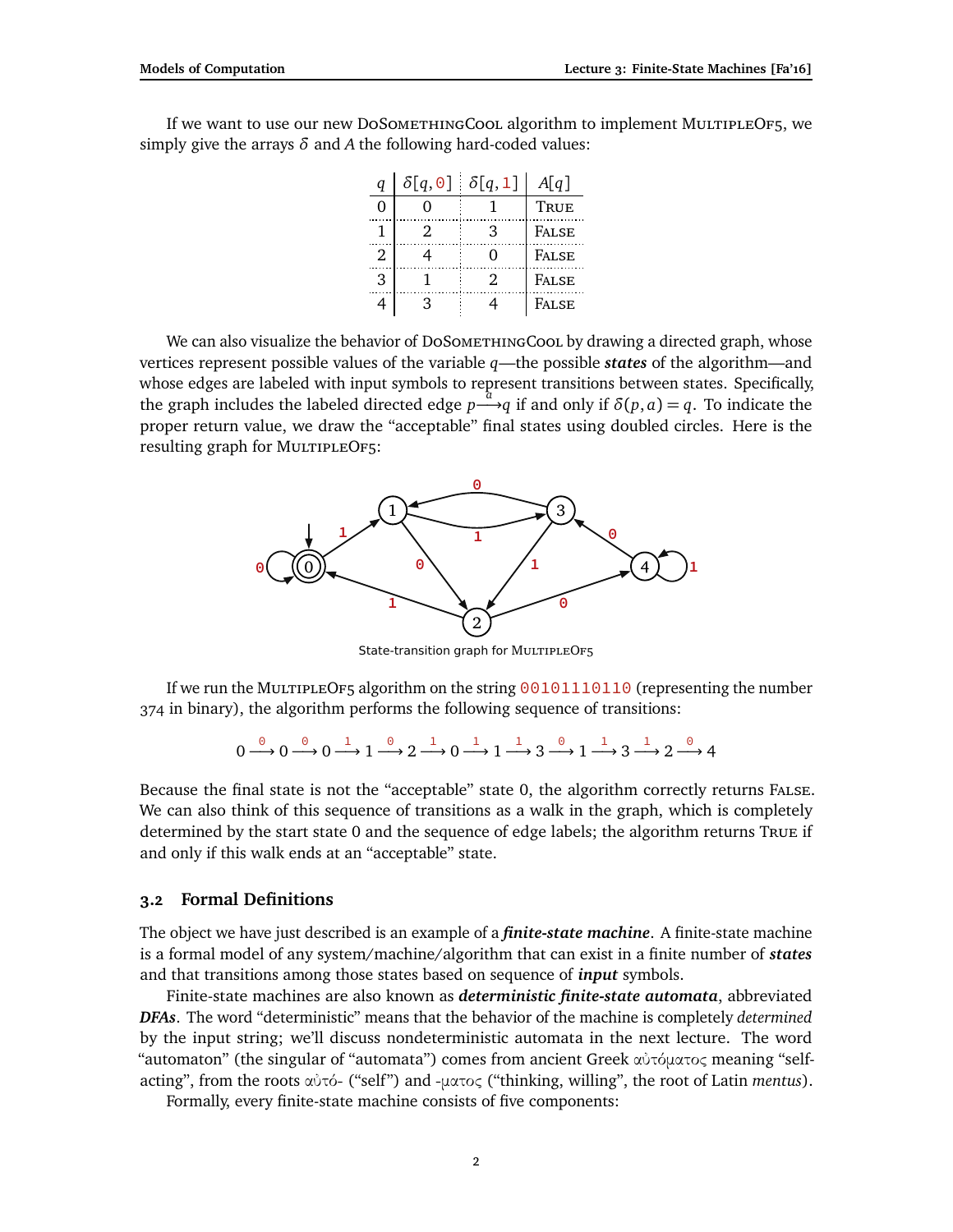- An arbitrary finite set *Σ*, called the *input alphabet*.
- Another arbitrary finite set *Q*, whose elements are called *states*.
- An arbitrary *transition* function  $\delta$ :  $Q \times \Sigma \rightarrow Q$ .
- A *start state*  $s \in Q$ .
- A subset *A* ⊆ *Q* of *accepting states*.

The behavior of a finite-state machine is governed by an *input string w*, which is a finite sequence of symbols from the input alphabet *Σ*. The machine *reads* the symbols in *w* one at a time in order (from left to right). At all times, the machine has a *current state q*; initially *q* is the machine's start state *s*. Each time the machine reads a symbol *a* from the input string, its current state *transitions* from *q* to  $\delta(q, a)$ . After all the characters have been read, the machine *accepts w* if the current state is in *A* and *rejects w* otherwise. In other words, every finite state machine runs the algorithm DoSOMETHINGCOOL!

More formally, we extend the transition function  $\delta$  :  $Q \times \Sigma^* \to Q$  of any finite-state machine to a function  $\delta^*$ :  $Q \times \Sigma^* \rightarrow Q$  that transitions on *strings* as follows:

$$
\delta^*(q, w) := \begin{cases} q & \text{if } w = \varepsilon, \\ \delta^*(\delta(q, a), x) & \text{if } w = a \cdot \varepsilon. \end{cases}
$$

Finally, a finite-state machine *accepts* a string *w* if and only if  $\delta^*(s, w) \in A$ , and *rejects w* otherwise. (Compare this definition with the recursive formulation of DoSomeTHINGCool.!)

For example, our final MULTIPLEOF5 algorithm is a DFA with the following components:

- input alphabet:  $\Sigma = \{0, 1\}$
- state set:  $Q = \{0, 1, 2, 3, 4\}$
- transition function:  $\delta(q, a) = (2q + a) \text{ mod } 5$
- start state:  $s = 0$
- accepting states:  $A = \{0\}$

This machine rejects the string 00101110110, because

$$
\delta^*(0, 00101110110) = \delta^*(\delta(0, 0), 0101110110)
$$
  
\n
$$
= \delta^*(0, 0101110110) = \delta^*(\delta(0, 0), 101110110)
$$
  
\n
$$
= \delta^*(0, 101110110) = \delta^*(\delta(0, 1), 01110110) = \cdots
$$
  
\n
$$
\vdots
$$
  
\n
$$
\cdots = \delta^*(1, 110) = \delta^*(\delta(1, 1), 10)
$$
  
\n
$$
= \delta^*(3, 10) = \delta^*(\delta(3, 1), 0)
$$
  
\n
$$
= \delta^*(2, 0) = \delta^*(\delta(3, 0), \varepsilon)
$$
  
\n
$$
= \delta^*(4, \varepsilon) = 4 \notin A.
$$

We have already seen a more graphical representation of this entire sequence of transitions:

 $0 \xrightarrow{\theta} 0 \xrightarrow{\theta} 0 \xrightarrow{1} 1 \xrightarrow{\theta} 2 \xrightarrow{1} 0 \xrightarrow{1} 1 \xrightarrow{1} 3 \xrightarrow{\theta} 1 \xrightarrow{1} 3 \xrightarrow{1} 2 \xrightarrow{\theta} 4$ 

The arrow notation is easier to read and write for specific examples, but surprisingly, most people actually find the more formal functional notation easier to use in formal proofs. Try them both!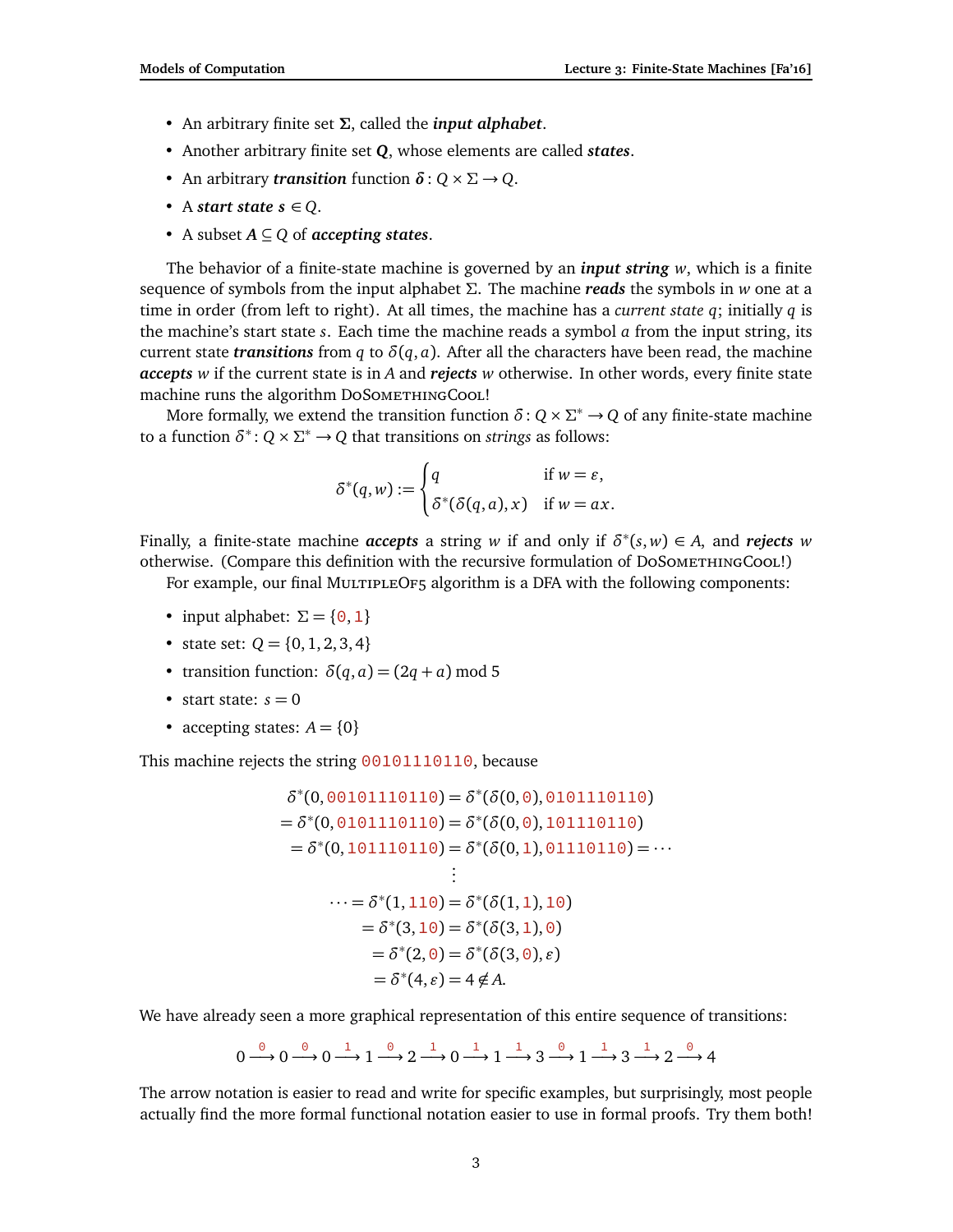We can equivalently define a DFA as a directed graph whose vertices are the states *Q*, whose edges are labeled with symbols from *Σ*, such that every vertex has exactly one outgoing edge with each label. In our drawings of finite state machines, the start state *s* is always indicated by an incoming arrow, and the accepting states *A* are always indicted by doubled circles. By induction, for any string  $w \in \Sigma^*$ , this graph contains a unique walk that starts at *s* and whose edges are labeled with the symbols in *w* in order. The machine accepts *w* if this walk ends at an accepting state. This graphical formulation of DFAs is incredibly useful for developing intuition and even designing DFAs. For proofs, it's largely a matter of taste whether to write in terms of extended transition functions or labeled graphs, but (as much as I wish otherwise) I actually find it easier to write *correct* proofs using the functional formulation.

#### **3.3 Another Example**

The following drawing shows a finite-state machine with input alphabet  $\Sigma = \{0, 1\}$ , state set  $Q = \{s, t\}$ , start state *s*, a single accepting state *t*, and the transition function

$$
\delta(s, \theta) = s, \quad \delta(s, \mathbf{1}) = t, \quad \delta(t, \theta) = t, \quad \delta(t, \mathbf{1}) = s.
$$

A simple finite-state machine.

For example, the two-state machine *M* at the top of this page accepts the string 00101110100 after the following sequence of transitions:

$$
s \xrightarrow{\theta} s \xrightarrow{\theta} s \xrightarrow{1} t \xrightarrow{\theta} t \xrightarrow{1} s \xrightarrow{1} t \xrightarrow{1} s \xrightarrow{\theta} s \xrightarrow{1} t \xrightarrow{\theta} t \xrightarrow{\theta} t.
$$

The same machine *M* rejects the string 11101101 after the following sequence of transitions:

$$
s \xrightarrow{1} t \xrightarrow{1} s \xrightarrow{1} t \xrightarrow{0} t \xrightarrow{1} s \xrightarrow{1} t \xrightarrow{0} t \xrightarrow{1} s.
$$

Finally, *M* rejects the empty string, because the start state *s* is not an accepting state.

From these examples and others, it is easy to conjecture that the language of *M* is the set of all strings of  $\Theta$ s and 1s with an odd number of 1s. So let's prove it!

**Proof (tedious case analysis):** Let  $\#(a, w)$  denote the number of times symbol *a* appears in string *w*. We will prove the following stronger claims by induction, for any string *w*.

$$
\delta^*(s, w) = \begin{cases} s & \text{if } \#(1, w) \text{ is even} \\ t & \text{if } \#(1, w) \text{ is odd} \end{cases} \quad \text{and} \quad \delta^*(t, w) = \begin{cases} t & \text{if } \#(1, w) \text{ is even} \\ s & \text{if } \#(1, w) \text{ is odd} \end{cases}
$$

Let's begin. Let *w* be an arbitrary string. Assume that for any string *x* that is shorter than *w*, we have  $\delta^*(s, x) = s$  and  $\delta^*(t, x) = t$  if *x* has an even number of 1s, and  $\delta^*(s, x) = t$  and  $\delta^*(t, x) = s$  if *x* has an odd number of 1s. There are five cases to consider.

• If  $w = \varepsilon$ , then *w* contains an even number of 1s and  $\delta^*(s, w) = s$  and  $\delta^*(t, w) = t$  by definition.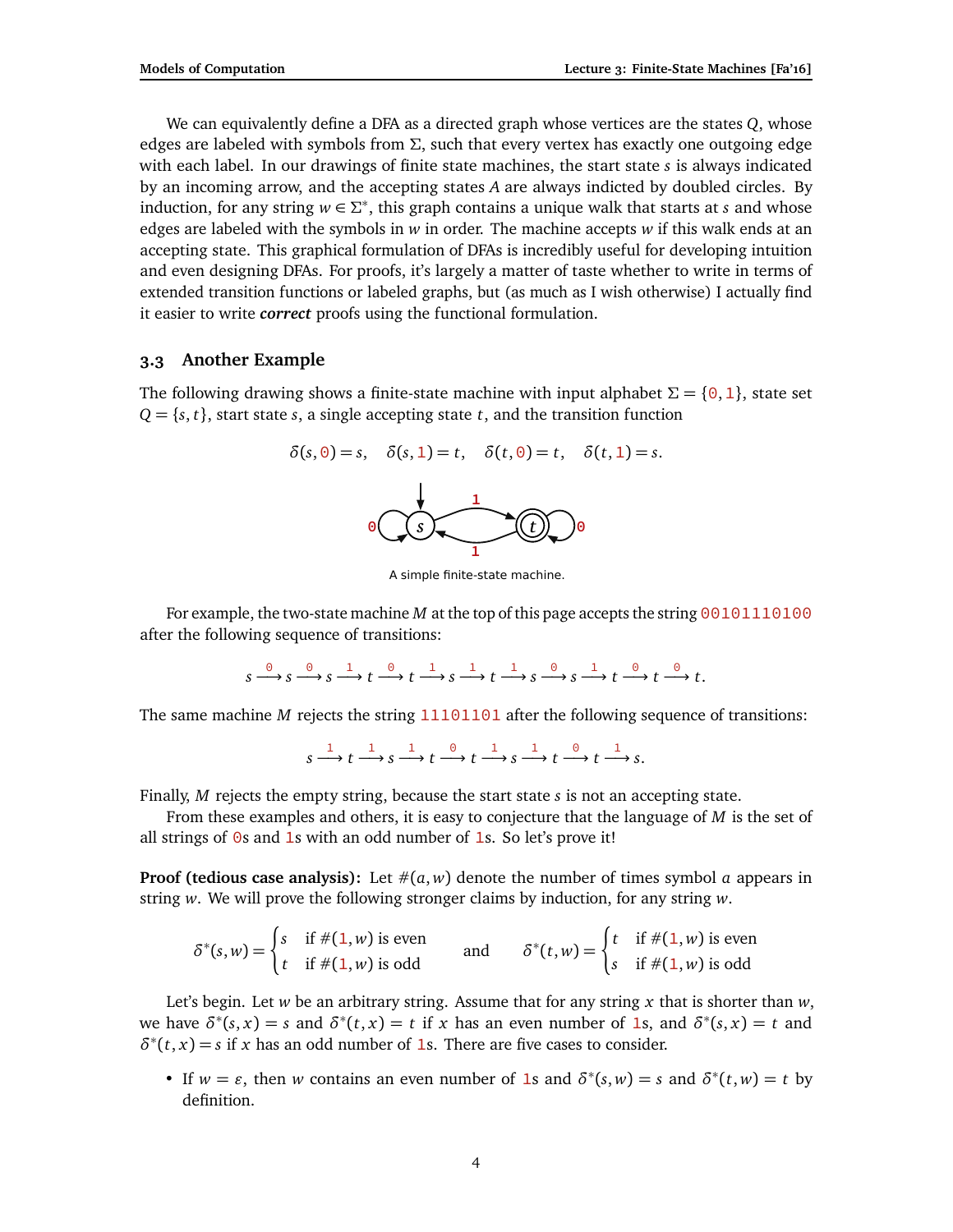• Suppose  $w = \mathbf{1}x$  and  $\#(\mathbf{1}, w)$  is even. Then  $\#(\mathbf{1}, x)$  is odd, which implies

| by definition of $\delta^*$ | $\delta^*(s, w) = \delta^*(\delta(s, 1), x)$ |
|-----------------------------|----------------------------------------------|
| by definition of $\delta$   | $=\delta^*(t,x)$                             |
| by the inductive hypothesis | $=$ s                                        |
| by definition of $\delta^*$ | $\delta^*(t, w) = \delta^*(\delta(t, 1), x)$ |
| by definition of $\delta$   | $=\delta^*(s,x)$                             |
| by the inductive hypothesis | $= T$                                        |

Since the remaining cases are similar, I'll omit the line-by-line justification.

• If  $w = 1x$  and  $\#(1, w)$  is odd, then  $\#(1, x)$  is even, so the inductive hypothesis implies

$$
\delta^*(s, w) = \delta^*(\delta(s, 1), x) = \delta^*(t, x) = t
$$
  

$$
\delta^*(t, w) = \delta^*(\delta(t, 1), x) = \delta^*(s, x) = s
$$

• If  $w = 0x$  and  $\#(1, w)$  is even, then  $\#(1, x)$  is even, so the inductive hypothesis implies

$$
\delta^*(s, w) = \delta^*(\delta(s, 0), x) = \delta^*(s, x) = s
$$
  

$$
\delta^*(t, w) = \delta^*(\delta(t, 0), x) = \delta^*(t, x) = t
$$

• Finally, if  $w = 0x$  and  $\#(1, w)$  is odd, then  $\#(1, x)$  is odd, so the inductive hypothesis implies

$$
\delta^*(s, w) = \delta^*(\delta(s, 0), x) = \delta^*(s, x) = t
$$
  

$$
\delta^*(t, w) = \delta^*(\delta(t, 0), x) = \delta^*(t, x) = s
$$

Notice that this proof contains |*Q*| 2 · |*Σ*| + |*Q*| separate inductive arguments. For every pair of states *p* and *q*, we must argue about the language of all strings *w* such that  $\delta^*(p, w) = q$ , and we must consider every possible first symbol in *w*. We must also argue about  $\delta(p, \varepsilon)$  for every state *p*. Each of those arguments is typically straightforward, but it's easy to get lost in the deluge of cases.

For this particular proof, however, we can reduce the number of cases by switching from tail recursion to *head* recursion. The following identity holds for all strings  $x \in \Sigma^*$  and symbols *a* ∈ *Σ*:

$$
\delta^*(q,xa) = \delta(\delta^*(q,x),a)
$$

We leave the inductive proof of this identity as a straightforward exercise (hint, hint).

**Proof (clever renaming, head induction):** Let's rename the states with the integers 0 and 1 instead of *s* and *t*. Then the transition function can be described concisely as  $\delta(q, a)$  =  $(q + a) \text{ mod } 2$ *.* We claim that for every string *w*, we have  $\delta^*(0, w) = \#(1, w) \text{ mod } 2$ *.* 

Let *w* be an arbitrary string, and assume that for any string *x* that is shorter than *w* that  $\delta^*(0, x) = \#(1, x)$  mod 2. There are only two cases to consider: either *w* is empty or it isn't.

• If  $w = \varepsilon$ , then  $\delta^*(0, w) = 0 = \#(1, w) \text{ mod } 2$  by definition.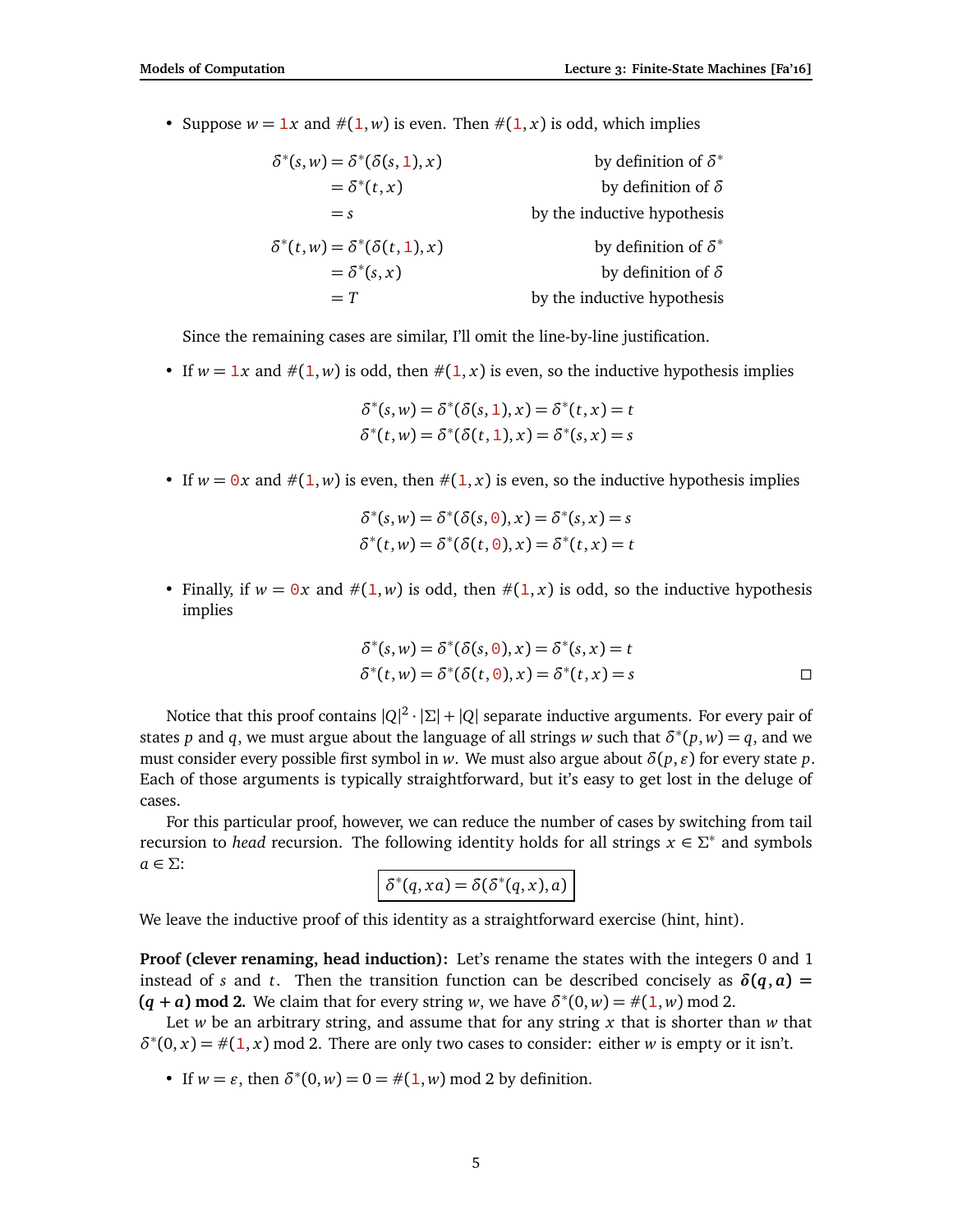• Otherwise,  $w = xa$  for some string x and some symbol a, and we have

| $\delta^*(0, w) = \delta(\delta^*(0, x), a)$ | by definition of $\delta^*$               |  |
|----------------------------------------------|-------------------------------------------|--|
| $=\delta(\#(1, x) \mod 2, a)$                | by the inductive hypothesis               |  |
| $=$ (#(1, x) mod 2 + a) mod 2                | by definition of $\delta$                 |  |
| $= (\#(1, x) + a) \mod 2$                    | by definition of mod 2                    |  |
| $= (\#(1, x) + \#(1, a)) \mod 2$             | because $\#(1, 0) = 0$ and $\#(1, 1) = 1$ |  |
| $=$ (#(1, xa)) mod 2                         | by definition of $#$                      |  |
| $= (\#(1,w)) \bmod 2$                        | because $w = xa$                          |  |

Hmmm. This "clever" proof is certainly shorter than the earlier brute-force proof, but is it actually *better*? Simpler? More intuitive? Easier to understand? I'm skeptical. Sometimes brute force really is more effective.

## **3.4 Yet Another Example**

As a more complex example, consider the *Rubik's cube*, a well-known mechanical puzzle invented independently by Ernő Rubik in Hungary and Terutoshi Ishigi in Japan in the mid-1970s. This puzzle has precisely 519,024,039,293,878,272,000 distinct configurations. In the unique *solved* configuration, each of the six faces of the cube shows exactly one color. We can change the configuration of the cube by rotating one of the six faces of the cube by 90 degrees, either clockwise or counterclockwise. The cube has six faces (front, back, left, right, up, and down), so there are exactly twelve possible turns, typically represented by the symbols R, L, F, B, U, D, R, L, F, B, U, D, where the letter indicates which face to turn and the presence or absence of a bar over the letter indicates turning counterclockwise or clockwise, respectively. Thus, we can represent a Rubik's cube as a finite-state machine with 519,024,039,293,878,272,000 states and an input alphabet with 12 symbols; or equivalently, as a directed graph with 519,024,039,293,878,272,000 vertices, each with 12 outgoing edges. In practice, the number of states is *far* too large for us to actually draw the machine or explicitly specify its transition function; nevertheless, the number of states is still finite. If we let the start state *s* and the sole accepting state be the solved state, then the language of this finite state machine is the set of all move sequences that leave the cube unchanged.



A complicated finite-state machine.

## **3.5 Building DFAs**

This section describes a few examples of building DFAs that accept particular languages, thereby proving that those languages are automatic. As usual in algorithm design, there is no purely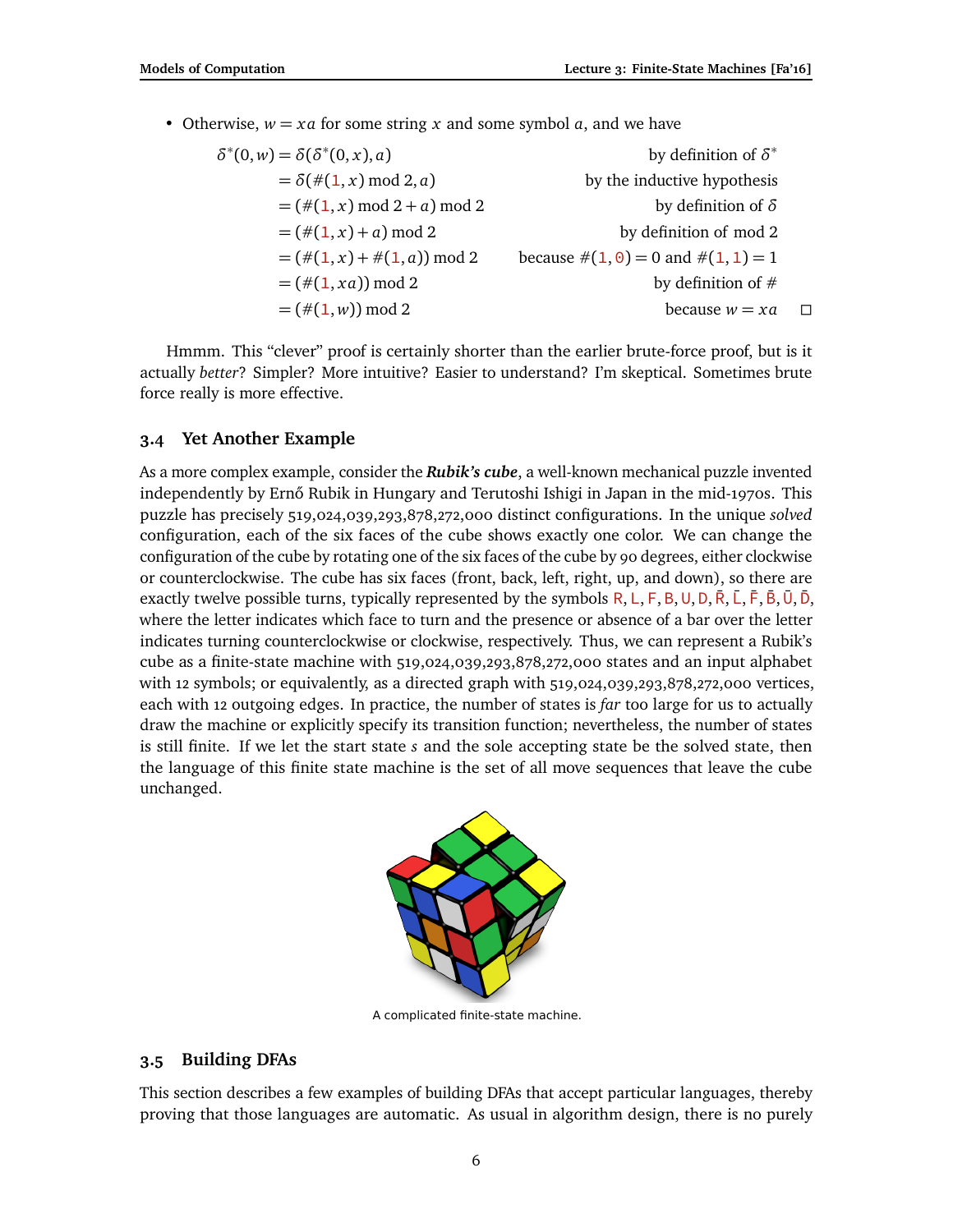mechanical recipe—no *automatic* method—no *algorithm*—for building DFAs in general. However, the following examples show several useful design strategies.

#### **3.5.1 Superstrings**

Perhaps the simplest rule of thumb is to try to construct an algorithm that looks like MULTIPLEOF5: A simple for-loop through the symbols, using a *constant* number of variables, where each variable (except the loop index) has only a *constant* number of possible values. Here, "constant" means an actual number that is not a function of the input size *n*. You should be able to compute the number of possible values for each variable *at compile time*.

For example, the following algorithm determines whether a given string in  $\Sigma = \{0, 1\}$ contains the substring 11.

```
CONTAINS11(w[1..n]):
  found \leftarrow FALSE
  for i \leftarrow 1 to n
       if i = 1last2 ← w[1]else
             last2 ← w[i-1] \cdot w[i]if last2 = 11found \leftarrow \text{TRUE}return found
```
Aside from the loop index, this algorithm has exactly two variables.

- A boolean flag *found* indicating whether we have seen the substring 11. This variable has exactly two possible values: True and False.
- A string *last2* containing the last (up to) three symbols we have read so far. This variable has exactly 7 possible values:  $\varepsilon$ ,  $\theta$ , 1,  $\theta$  $\theta$ ,  $\theta$ 1, 1 $\theta$ , and 11.

Thus, altogether, the algorithm can be in at most  $2 \times 7 = 14$  possible states, one for each possible pair (found, last2). Thus, we can encode the behavior of CONTAINS11 as a DFA with fourteen states, where the start state is  $(F_{\text{ALSE}, \varepsilon})$  and the accepting states are all seven states of the form (True, ∗). The transition function is described in the following table (split into two parts to save space):

| q                      | $\delta[q, \Theta]$                       | $\delta[q,1]$                              | q                     | $\delta[q, \mathbf{\Theta}]$                    | $\delta[q,1]$ |
|------------------------|-------------------------------------------|--------------------------------------------|-----------------------|-------------------------------------------------|---------------|
| $(FALSE, \varepsilon)$ | (FALSE, 0)                                | $(F{\rm ALSE}, 1)$<br>$\ddot{\phantom{a}}$ | $(TRUE, \varepsilon)$ | $(TRUE, 0)$ $(TRUE, 1)$                         |               |
| $(F{\text{ALE}}, 0)$   |                                           | $(F{\text{ALSE}}, 00)$ (FALSE, 01)         | (TRUE, 0)             | $(TRUE, 00)$ $(TRUE, 01)$                       |               |
| $(F{\rm ALSE}, 1)$     | $(FALSE, 10)$ $(TRUE, 11)$                |                                            |                       | $(TRUE, 1)$ $(TRUE, 10)$ $(TRUE, 11)$           |               |
|                        | $(FALSE, 00)   (FALSE, 00)   (FALSE, 01)$ |                                            |                       | $(TRUE, 00)$ $(TRUE, 00)$ $(TRUE, 01)$          |               |
|                        | $(FALSE, 01)   (FALSE, 10)   (TRUE, 11)$  |                                            |                       | $(TRUE, 01)$ (TRUE, 10) (TRUE, 11)              |               |
|                        | $(FALSE, 10)   (FALSE, 00)   (FALSE, 01)$ |                                            |                       | $(TRUE, 10)$ $(TRUE, 00)$ $(TRUE, 01)$          |               |
|                        | $(FALSE, 11)   (FALSE, 10)   (TRUE, 11)$  |                                            |                       | $(T_{RUE}, 11)   (T_{RUE}, 10)   (T_{RUE}, 11)$ |               |

For example, given the input string 1001011100, this DFA performs the following sequence of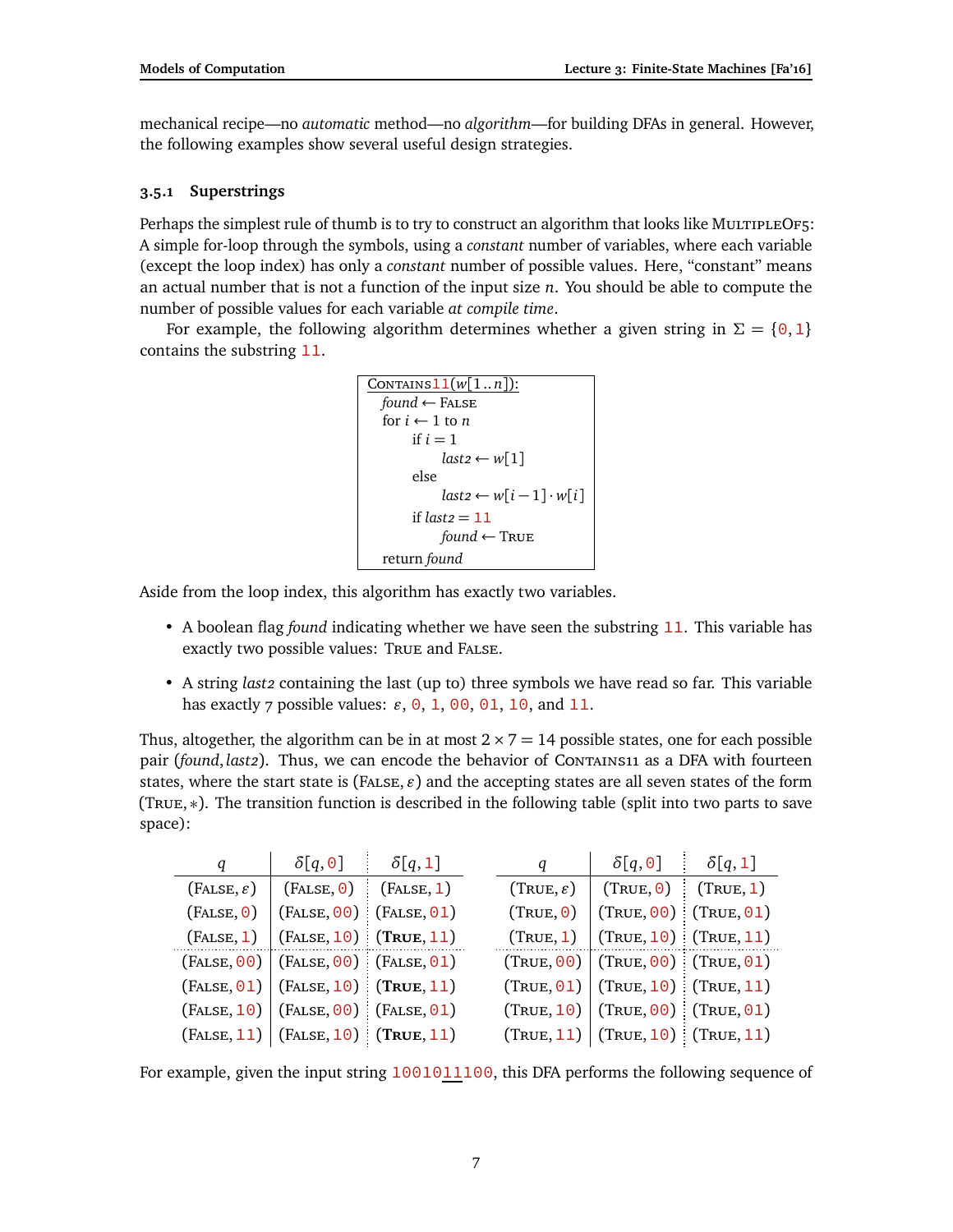transitions and then accepts.

$$
\begin{aligned}\n\text{(FALSE, } \varepsilon) &\xrightarrow{1} \text{(FALSE, 1)} \xrightarrow{\theta} \text{(FALSE, 10)} \xrightarrow{\theta} \text{(FALSE, 00)} \xrightarrow{1} \\
\text{(FALSE, 01)} &\xrightarrow{\theta} \text{(FALSE, 10)} \xrightarrow{1} \text{(FALSE, 01)} \xrightarrow{1} \\
\text{(TRUE, 11)} &\xrightarrow{1} \text{(TRUE, 11)} \xrightarrow{\theta} \text{(TRUE, 10)} \xrightarrow{\theta} \text{(TRUE, 00)}\n\end{aligned}
$$

#### **3.5.2 Reducing states**

You can probably guess that the brute-force DFA we just constructed has considerably more states than necessary, especially after seeing its transition graph:



Our brute-force DFA for strings containing the substring 11

For example, we don't need actually to remember both of the last two symbols, but only the penultimate symbol, because the last symbol is the one we're currently reading. This observation allows us to reduce the number of states from fourteen to only six. Once the flag part of the state is set to True, we know the machine will eventually accept, so we might as well merge all the accepting states together. Finally, and more subtly, because all transitions out of (FALSE,  $\varepsilon$ ) and (FALSE,  $\Theta$ ) are identical, we can merge those two states together as well. In the end, we obtain the following DFA with just three states:

- The start state, which indicates that the machine has not read the substring 11 an did not just read the symbol 1.
- An intermediate state, which indicates that the machine has not read the substring 11 but just read the symbol 1.
- A unique accept state, which indicates that the machine has read the substring 11.



A minimal DFA for superstrings of 11

While it is important not to use an excessive number of states—too many states makes a DFA hard to understand—there is really no point in trying to reduce DFAs *by hand* to the absolute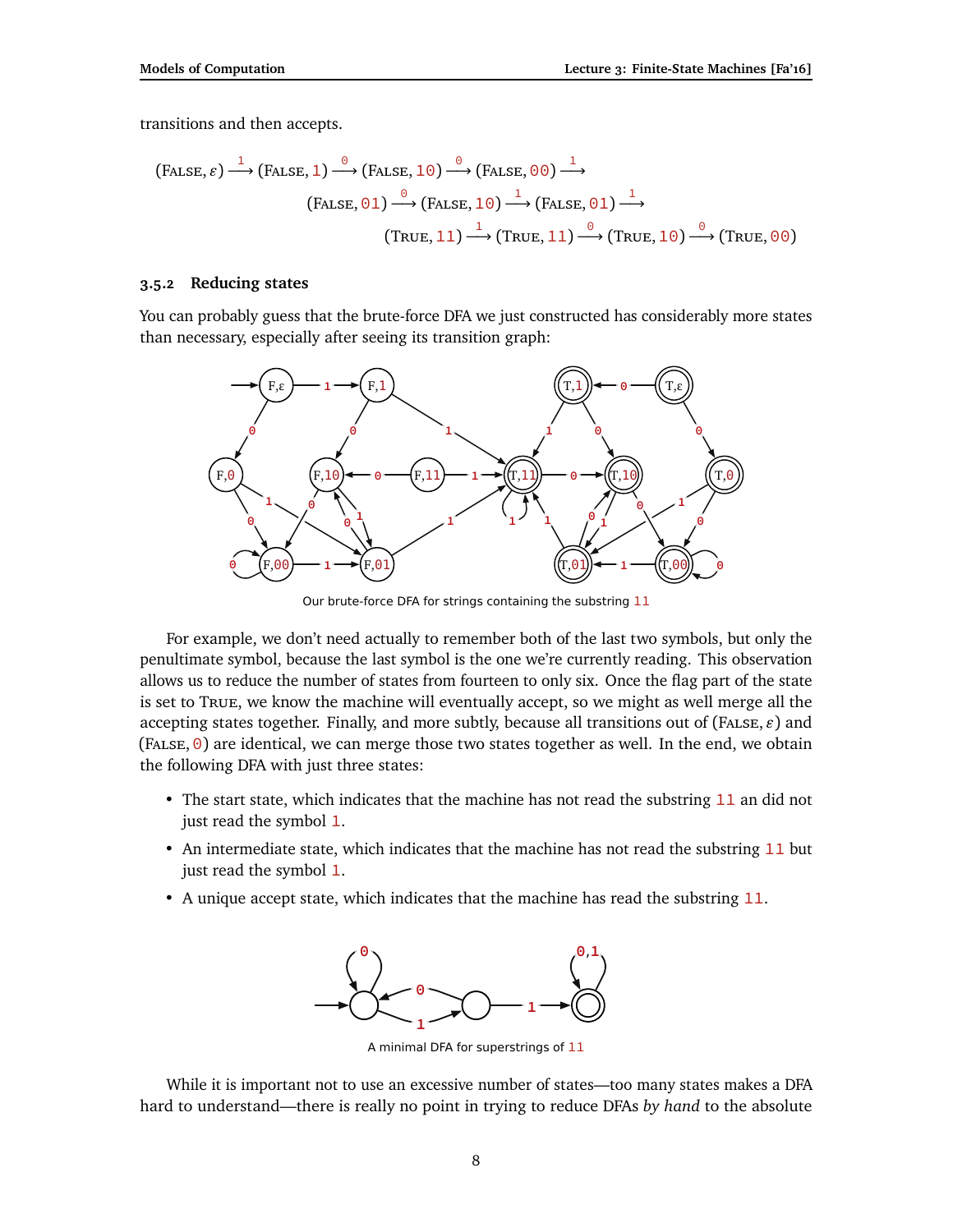minimum number of states. Clarity is much more important than brevity (especially in this class), and DFAs with too *few* states can also be hard to understand. At the end of this note, I'll describe an efficient algorithm to transform any given DFA into an equivalent DFA with the fewest possible states.

#### **3.5.3 Every this after that**

Suppose we want to accept the set of strings in which every occurrence of the substring  $\theta\theta$  occurs after every occurrence of the substring 11. Equivalently, we want to *reject* every string in which some 00 occurs before 11. Often the easiest way to design a DFA to check whether a string is *not* in some set is first to build a DFA that *is* in that set and then invert which states in that machine are accepting.

From the previous example, we know that there is a three-state DFA  $M_{11}$  that accepts the set of strings with the substring  $11$  and a nearly identical DFA  $M_{00}$  that accepts the set of strings containing the substring  $\theta\theta$ . By identifying the accept state of  $M_{\theta\theta}$  with the start state of  $M_{11}$ , we obtain a five-state DFA that accepts the set of strings with 00 before 11. Finally, by inverting which states are accepting, we obtain the DFA we want.



Building a DFA for the language of strings in which every  $00$  is after every  $11$ .

#### **3.6 Combining DFAs: The Product Construction**

Now suppose we want to accept all strings that contain both  $\theta\theta$  and 11 as substrings, in either order. Intuitively, we'd like to run two of our earlier DFAs in parallel—the DFA  $M_{00}$  to detect superstrings of  $00$  and the DFA  $M_{11}$  to detect superstrings of 11—and then accept the input string if and only if both of these DFAs accept. In fact, we can encode precisely this "parallel computation" into a single DFA as follows:

- The states of the new DFA are all ordered pairs  $(p,q)$ , where p is a state in  $M_{\rho_0}$  and q is a state in  $M_{11}$ .
- The start state of the new DFA is the pair  $(s, s')$ , where *s* is the start state of  $M_{00}$  and  $s'$  is the start state of  $M_{11}$ .
- The new DFA includes the transition  $(p,q) \stackrel{a}{\longrightarrow} (p',q')$  if and only if  $M_{00}$  contains the transition  $p \stackrel{a}{\longrightarrow} p'$  and  $M_{11}$  contains the transition  $q \stackrel{a}{\longrightarrow} q'$ .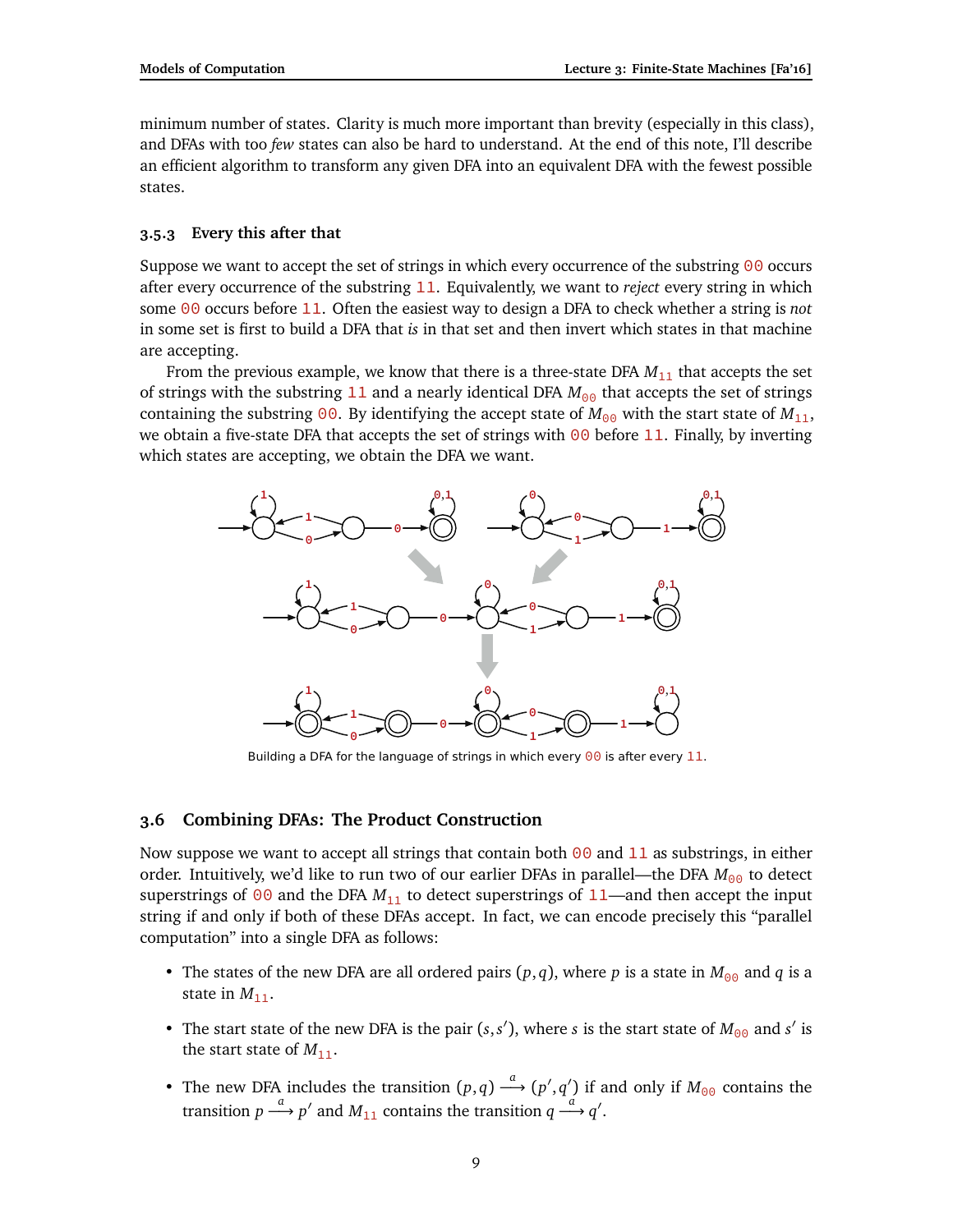• Finally, (*p*, *q*) is an accepting state of the new DFA if and only if *p* is an accepting state in  $M_{\odot}$  and *q* is an accepting state in  $M_{11}$ .

The resulting nine-state DFA is shown below, with the two factor DFAs  $M_{00}$  and  $M_{11}$  shown in gray for reference. (The state  $(a, a)$  can be removed, because it has no incoming arrows, but let's not worry about that now.)



Building a DFA for the language of strings containing both  $00$  and  $11$ .

More generally, let  $M_1 = (\Sigma, Q_1, \delta_1, s_1, A_1)$  be an arbitrary DFA that accepts some language  $L_1,$ and let  $M_2 = (\Sigma, Q_2, \delta_2, s_2, A_2)$  be an arbitrary DFA that accepts some language  $L_2$  (over the same alphabet *Σ*). We can construct a third DFA  $M = (\Sigma, Q, \delta, s, A)$  that accepts the intersection language  $L_1 \cap L_2$  as follows.

$$
Q := Q_1 \times Q_2 = \{(p,q) \mid p \in Q_1 \text{ and } q \in Q_2\}
$$

$$
s := (s_1, s_2)
$$

$$
A := A_1 \times A_2 = \{(p,q) \mid p \in A_1 \text{ and } q \in A_2\}
$$

$$
\delta((p,q),a) := (\delta_1(p,a), \delta_2(q,a))
$$

To convince ourselves that this product construction is actually correct, let's consider the extended transition function  $\delta^*$ :  $(Q \times Q') \times \Sigma^* \to (Q \times Q')$ , which acts on strings instead of individual symbols. Recall that this function is defined recursively as follows:

$$
\delta^*\big((p,q),w\big):=\begin{cases}q & \text{if } w=\varepsilon, \\ \delta^*\big(\delta((p,q),a),x\big) & \text{if } w=a x.\end{cases}
$$

This function behaves exactly as we should expect:

Lemma 3.1.  $\delta^*((p,q), w) = (\delta^*_1)$  $^{*}_{1}(p, w), \delta^{*}_{2}$  $\binom{2}{2}(q, w)$  for any string w.

**Proof:** Let *w* be an arbitrary string. Assume  $\delta^*(p, q), x$  ) =  $(\delta^*_1)$  $i_1^*(p, x)$ ,  $\delta_2^*$  $\binom{2}{2}(q, x)$  for every string *x* that is shorter than *w*. As usual, there are two cases to consider.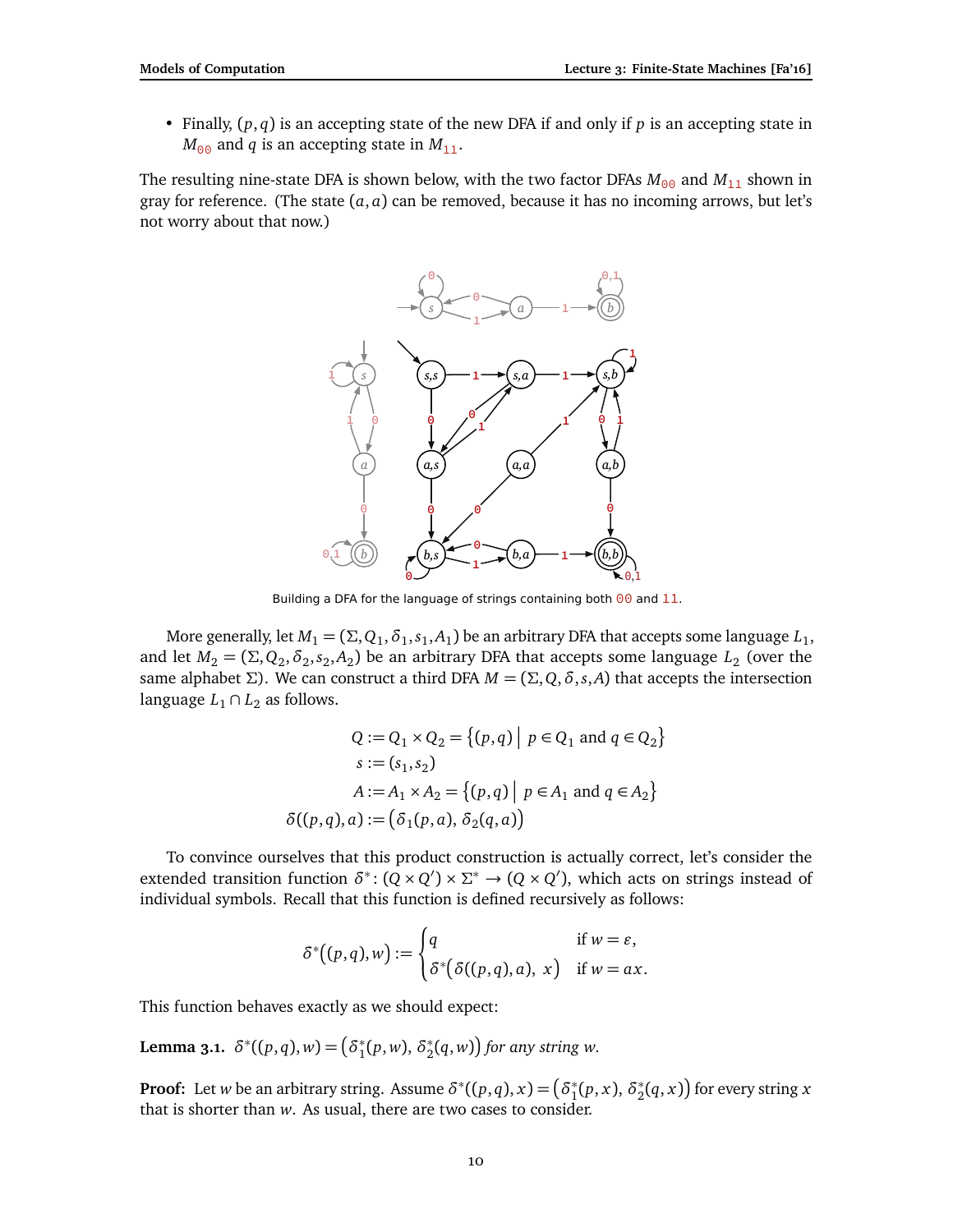• First suppose  $w = \varepsilon$ :

$$
\delta^*\big((p,q),\varepsilon\big) = (p,q) \qquad \text{by the definition of } \delta^* \\
= \big(\delta_1^*(p,\varepsilon), q\big) \\
= \big(\delta_1^*(p,\varepsilon), \delta_2^*(q,\varepsilon)\big) \qquad \text{by the definition of } \delta_2^*
$$

• Now suppose  $w = ax$  for some symbol *a* and some string *x*:

$$
\delta^*\big((p,q),ax\big) = \delta^*\big(\delta((p,q),a),x\big) \qquad \text{by the definition of } \delta^*
$$
\n
$$
= \delta^*\big((\delta_1(p,a), \delta_2(q,a)),x\big) \qquad \text{by the definition of } \delta
$$
\n
$$
= \big(\delta_1^*(\delta_1(p,a),x), \delta_2^*(\delta_2(q,a),x)\big) \qquad \text{by the induction hypothesis}
$$
\n
$$
= \big(\delta_1^*(p,ax), \delta_2^*(q,ax)\big) \qquad \text{by the definitions of } \delta_1^* \text{ and } \delta_2^*.
$$

In both cases, we conclude that  $\delta^*((p,q),w)$   $=$   $(\delta^*_1)$  $^{*}_{1}(p, w), \delta^{*}_{2}$  $_{2}^{*}(q,w)$ . — Видовик Стана и Стана и Стана и Стана и Стана и Стана и Стана и Стана и Стана и Стана и Стана и Стана и Ст<br>В 1910 година и Стана и Стана и Стана и Стана и Стана и Стана и Стана и Стана и Стана и Стана и Стана и Стана

An immediate consequence of this lemma is that for every string *w*, we have  $\delta^*(s, w) \in A$  if and only if both *δ* ∗ <sup>\*</sup><sub>1</sub>(*s*<sub>1</sub>, *w*) ∈ *A*<sub>1</sub> and *δ*<sup>\*</sup><sub>2</sub>  ${}_{2}^{*}(s_{2}, w)$  ∈ *A*<sub>2</sub>. In other words, *M* accepts *w* if and only if *both*  $M_1$  accepts *w* and  $M_2$  accept *w*, as required.

As usual, this construction technique does not necessarily yield *minimal* DFAs. For example, in our first example of a product DFA, illustrated above, the central state  $(a, a)$  cannot be reached by any other state and is therefore redundant. Whatever.

Similar product constructions can be used to build DFAs that accept any other boolean combination of languages; in fact, the only part of the construction that changes is the choice of accepting states. For example:

- To accept the union  $L_1 \cup L_2$ , define  $A = \{(p,q) | p \in A_1 \text{ or } q \in A_2\}.$
- To accept the difference  $L_1 \setminus L_2$ , define  $A = \{(p,q) \mid p \in A_1$  *but*  $q \notin A_2\}$ .
- To accept the symmetric difference  $L_1 \oplus L_2$ , define  $A = \{(p, q) \mid p \in A_1 \text{ xor } q \in A_2\}.$

Examples of these constructions are shown on the next page.

Moreover, by cascading this product construction, we can construct DFAs that accept arbitrary boolean combinations of arbitrary finite collections of regular languages.

#### **3.7 Automatic Languages and Closure Properties**

The *language* of a finite state machine  $M$ , denoted  $\boldsymbol{L}(\boldsymbol{M})$  is the set of all strings in  $\Sigma^*$  that  $M$ accepts. We call a language *automatic* if it is the language of some finite state machine. Our product construction examples let us prove that the set of automatic languages is *closed* under simple boolean operations.

**Theorem 3.2.** Let *L* and *L'* be arbitrary automatic languages over an arbitrary alphabet Σ.

- $\overline{L} = \Sigma^* \setminus L$  *is automatic.*
- *• L* ∪ *L* 0 *is automatic.*
- *• L* ∩ *L* 0 *is automatic.*
- $L \setminus L'$  *is automatic.*
- *• L* ⊕ *L* 0 *is automatic.*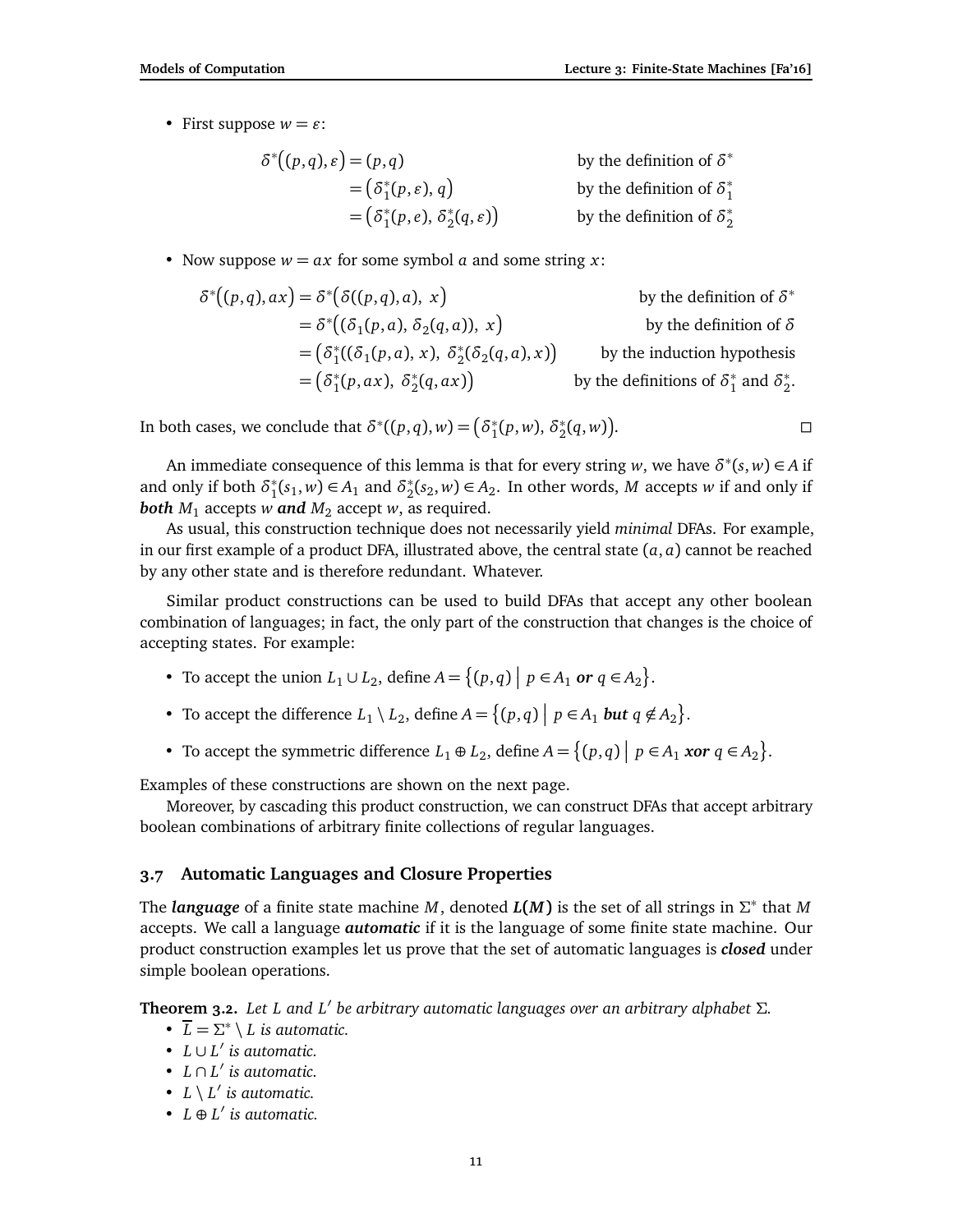

DFAs for (a) strings that contain  $00$  or 11, (b) strings that contain either  $00$  or 11 but not both, and (c) strings that contain  $11$  if they contain 00. These DFAs are identical except for their choices of accepting states.

Eager students may have noticed that a Google search for the phrase "automatic language" turns up *no* results that are relevant for this class, except perhaps this lecture note. That's because "automatic" is just a synonym for "regular"! This equivalence was first observed by Stephen Kleene (the inventor of regular expressions) in 1956.

<span id="page-11-1"></span>**Theorem 3.3 (Kleene).** For any regular expression R, there is a DFA M such that  $L(R) = L(M)$ . *For any DFA M, there is a regular expression R such that*  $L(M) = L(R)$ *.* 

Unfortunately, we don't yet have all the tools we need to prove Kleene's theorem; we'll return to the proof in the next lecture note, after we have introduced *nondeterministic* finite-state machines. The proof is actually constructive—there are explicit algorithms that transform arbitrary DFAs into equivalent regular expressions and vice versa.<sup>1</sup>

This equivalence between regular and automatic languages implies that the set of *regular* languages is also closed under simple boolean operations. The union of two regular languages is regular *by definition*, but it's much less obvious that *every* boolean combination of regular languages can also be described by regular expressions.

**Corollary 3.4.** *Let L and L* 0 *be arbitrary* **regular** *languages over an arbitrary alphabet Σ.*

- $\overline{L} = \Sigma^* \setminus L$  *is regular.*
- *• L* ∩ *L* 0 *is regular.*
- $L \setminus L'$  *is regular.*
- *• L* ⊕ *L* 0 *is regular.*

Conversely, because concatenations and Kleene closures of regular languages are regular *by definition*, we can immediately conclude that concatenations and Kleene closures of automatic languages are automatic.

**Corollary 3.5.** *Let L and L* 0 *be arbitrary automatic languages.*

- *• L L* 0 *is automatic.*
- *• L* ∗ *is automatic.*

<span id="page-11-0"></span><sup>&</sup>lt;sup>1</sup>These conversion algorithms run in exponential time in the worst case, but that's unavoidable. There are regular languages whose smallest accepting DFA is exponentially larger than their smallest regular expression, and there are regular languages whose smallest regular expression is exponentially larger than their smallest accepting DFA.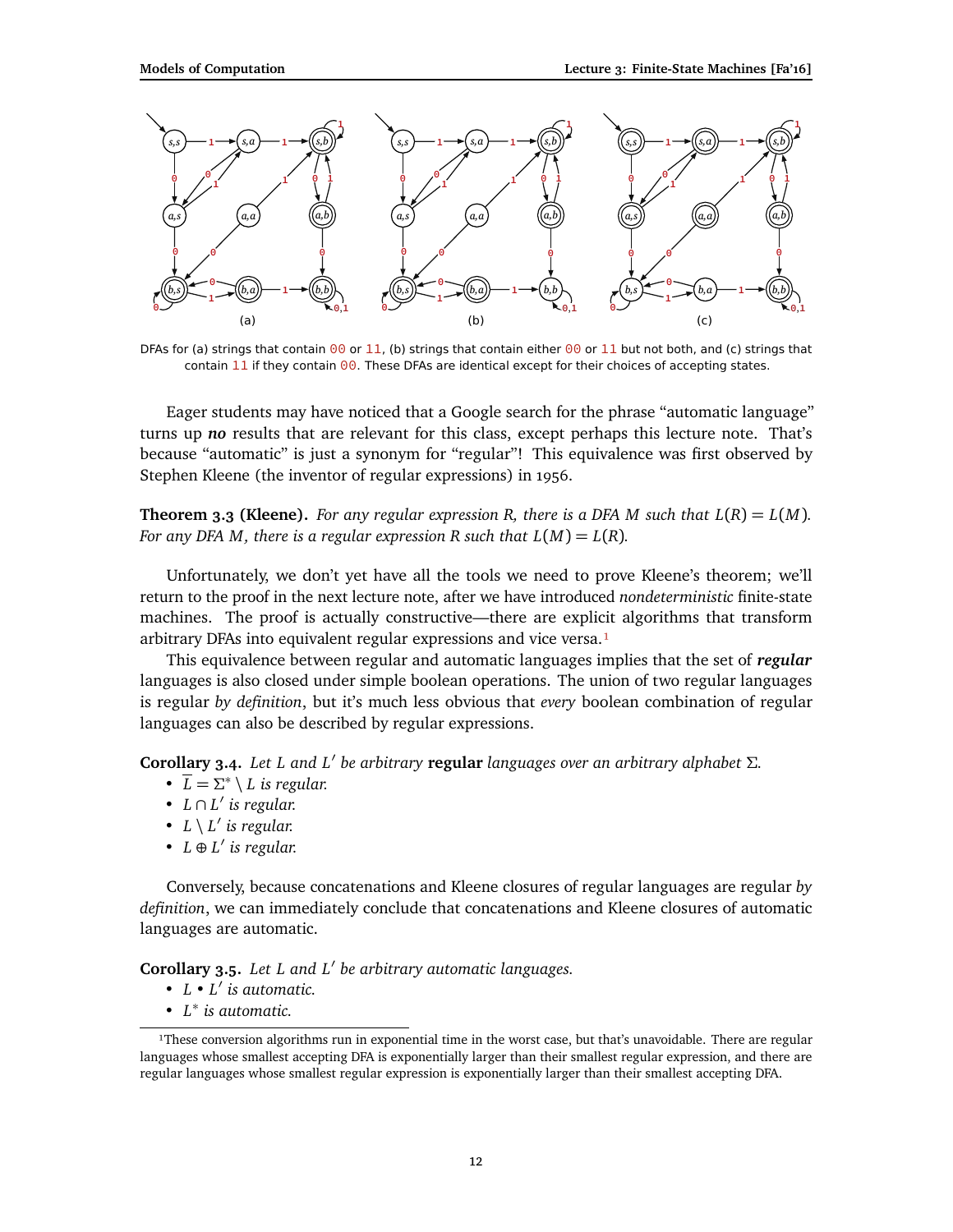These results give us several options to prove that a given languages is regular or automatic. We can either (1) build a regular expression that describes the language, (2) build a DFA that accepts the language, or (3) build the language from simpler pieces from other regular/automatic languages. (Later we'll see a fourth option, and possibly even a fifth.)

## **3.8 Fooling Sets**

But how would we prove that a language *L* is *not* regular? By Theorem [3.3,](#page-11-1) it suffices to prove that there is no finite-state automaton that accepts *L*. Equivalently, we need to prove that any automaton that accepts *L* requires infinitely many states. That may sound tricky, what with the "infinitely many", but there's actually a fairly simple technique to prove exactly that.

Perhaps the single most important feature of DFAs is that they have no memory other than the current state. Once a DFA enters a particular state, all *future* transitions depend only on that state and *future* input symbols; *past* input symbols are simply forgotten. For example, consider our very first DFA, which accepts the binary representations of integers divisible by 5.



DFA accepting binary multiples of 5.

The strings 0010 and 11011 both lead this DFA to state 2, although they follow different transitions to get there. Thus, for any string *z*, the strings 0010*z* and 11011*z* also lead to the same state in this DFA. In particular, 0010*z* leads to the accepting state if and only if 11011*z* leads to the accepting state. It follows that 0010*z* is divisible by 5 if and only if 11011*z* is divisible by 5.

More generally, for any DFA  $M = (\Sigma, Q, s, A, \delta)$ , we say that two strings x and y are M*equivalent*, written  $x \equiv_M y$ , if  $\delta^*(s, x) = \delta^*(s, y)$ , that is, if *x* and *y* lead *M* to the same state. Two strings *x* and *y* are *L-equivalent*, written *x* **≡***<sup>L</sup> y*, if they are *M*-equivalent for any DFA *M* that recognizes.

```
Swap these two paragraphs. Let x and y be arbitrary strings.
      If there is a DFA M that accepts L, such that
          x and y lead to the same state in M,
      Then for every string z ∈ Σ
∗
          xz \in L \iff yz \in L.
Now consider the contrapositive of this statement.
      If there is a string z \in \Sigma^* such that
          xz \in L xor yz \in L,
      Then for every DFA M that accepts L
          x and y lead to different states in M.
```
Fix an arbitrary language *L* over an arbitrary alphabet *Σ*. For any strings *x*, *y*, *z* ∈ *Σ* ∗ , we say that *z distinguishes x and y* if exactly one of the strings *xz* and *yz* is in *L*. If no suffix distinguishes *x* and *y*, we say that *x* and *y* are *L*-equivalent and write  $x \equiv_L y$ . In other words,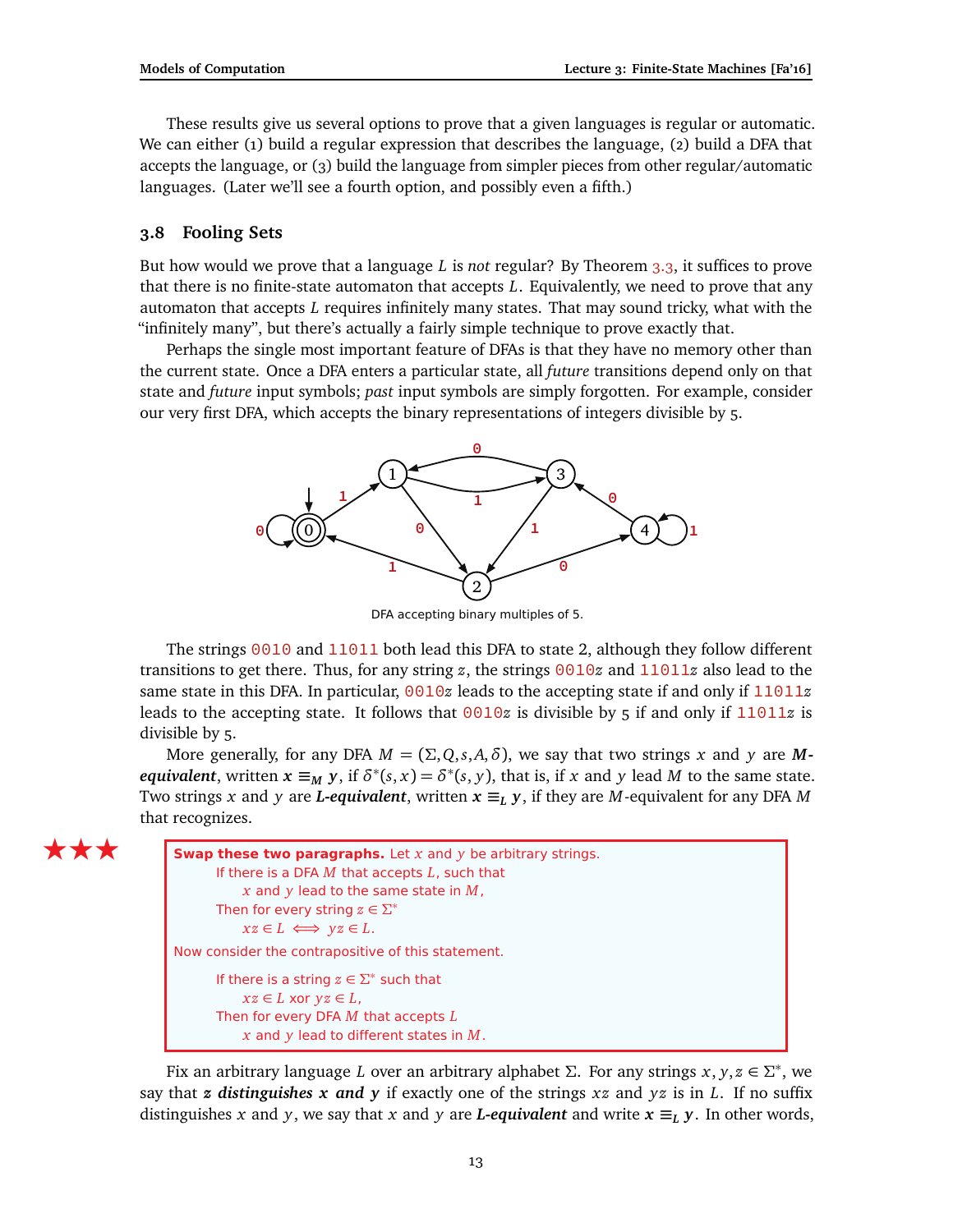$x \equiv_L y \iff$  For every string  $z \in \Sigma^*$ , we have  $xz \in L$  if and only if  $yz \in L$ .

For example, let  $L_{\epsilon_0}$  denote the language of strings over { $0, 1$ } with an even number of 0s and an odd number of 1s. Then the strings  $x = 01$  and  $y = 0011$  are distinguished by the string  $z = 100$ , because

$$
xz = 01 \cdot 100 = 01100 \in L_{eo}
$$
  

$$
yz = 0011 \cdot 100 = 0011100 \notin L_{eo}.
$$

On the other hand, it is quite easy to prove (hint, hint) that the strings  $0001$  and  $1011$  are *Leo*-equivalent.

Now let *M* be an arbitrary DFA for our arbitrary language *L*, and let *x* be *y* be arbitrary strings (not necessarily in *L*. If *x* and *y* lead to the same state in *M*—that is, if  $\delta^*(s, x) = \delta^*(s, y)$ —then we have

$$
\delta^*(s, xz) = \delta^*(\delta^*(s, x), z) = \delta^*(\delta^*(s, y), z) = \delta^*(s, yz)
$$

for any string *z*. In particular, either *M* accepts both *x* and *y*, or *M* rejects both *x* and *y*, and therefore  $x \equiv_L y$ . It follows that if *x* and *y* are not *L*-equivalent, then **any** DFA that accepts *L* has at least two distinct states  $\delta^*(s, x) \neq \delta^*(s, y)$ .

Finally, a *fooling set* for *L* is a set *F* of strings such that *every* pair of strings in *F* has a distinguishing suffix. For example,  $F = \{0.1, 10.1, 0.10, 10.10\}$  is a fooling set for the language  $L_{eq}$  of strings with an even number of  $\theta$ s and an odd number of 1s, because each pair of strings in *F* has a distinguishing suffix:

- 0 distinguishes 01 and 101;
- 0 distinguishes 01 and 010;
- 0 distinguishes 01 and 1010;
- 10 distinguishes 101 and 010;
- 1 distinguishes 101 and 1010;
- 1 distinguishes 010 and 1010.

The pigeonhole principle now implies that for any integer *k*, if language *L* is accepted by a DFA with *k* states, then *every* fooling set for *L* contains at most *k* strings. This simple observation has two immediate corollaries.

First, for any integer *k*, if *L* has a fooling set of size *k*, then *every* DFA that accepts *L* has at least *k* states. For example, the fooling set {01,101,010,1010} proves that any DFA for *Leo* has at least four states. Thus, we can use fooling sets to prove that certain DFAs are as small as possible.

Second, and more interestingly, if a language *L* is accepted by *any* DFA, then *every* fooling set for *L* must be finite. Equivalently:

*If L has an infinite fooling set, then L is not accepted by any DFA.*

This is arguably both the simplest and most powerful method for proving that a language is non-regular. Here are a few canonical examples of the fooling-set technique in action.

**Lemma 3.6.** *The language*  $L = \{0^n 1^n | n \ge 0\}$  *is not regular.*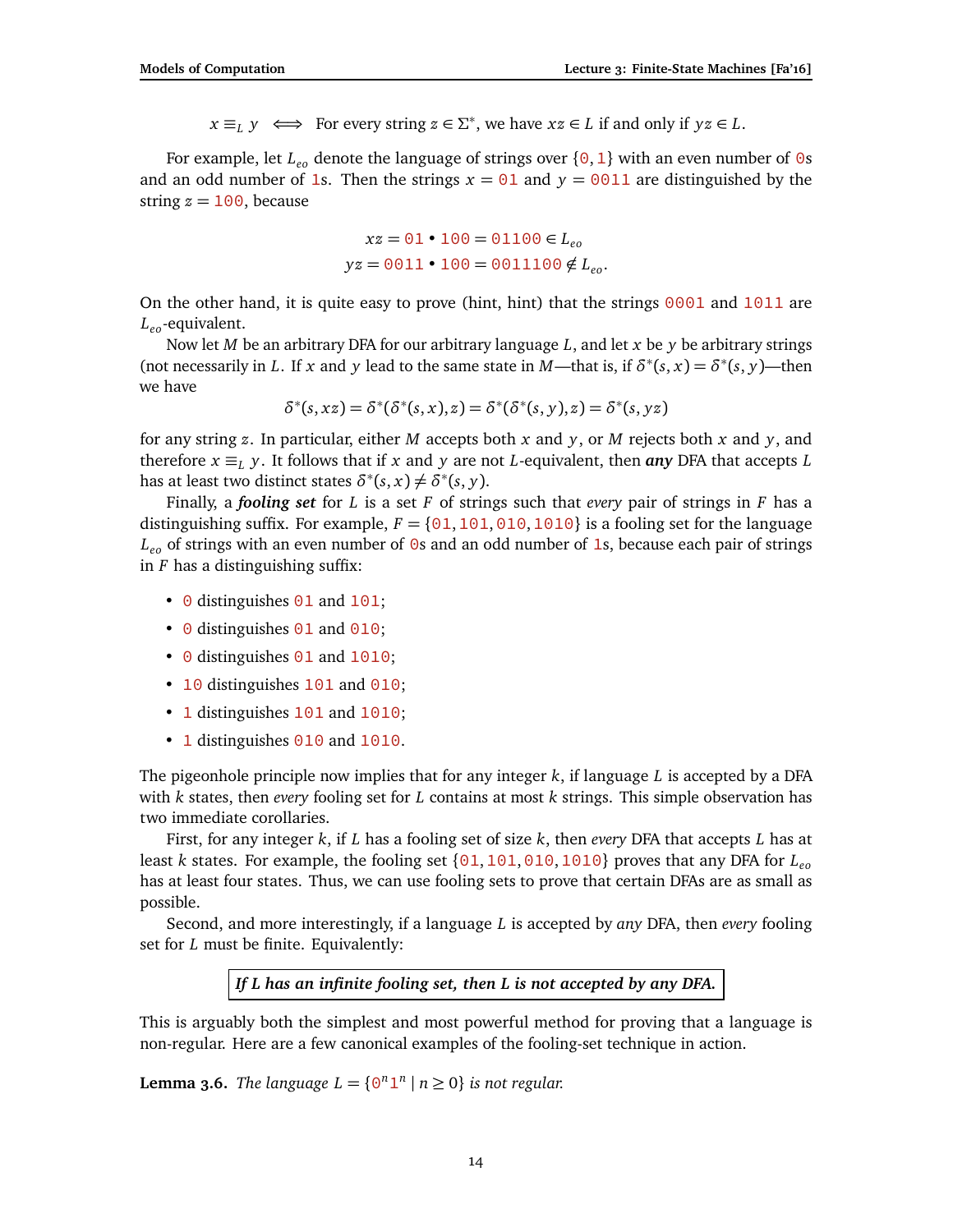**Proof:** Consider the set  $F = \{0^n | n \ge 0\}$ , or more simply  $F = 0^*$ . Let *x* and *y* be arbitrary distinct strings in *F*. Then we must have  $x = \Theta^i$  and  $y = \Theta^j$  for some integers  $i \neq j$ . The suffix  $z = 1^i$  distinguishes *x* and *y*, because  $xz = 0^i 1^i \in L$ , but  $yz = 0^i 1^j \notin L$ . We conclude that *F* is a fooling set for *L*. Because *F* is infinite, *L* cannot be regular.

# **Lemma 3.7.** *The language*  $L = \{ww^R \mid w \in \Sigma^*\}$  *of even-length palindromes is not regular.*

**Proof:** Let *x* and *y* be arbitrary distinct strings in  $0^*1$ . Then we must have  $x = 0^i1$  and  $y = 0^j1$ for some integers  $i \neq j$ . The suffix  $z = 10^i$  distinguishes *x* and *y*, because  $xz = 0^i 110^i \in L$ , but  $yz = 0^i 110^j \notin L$ . We conclude that  $0^*1$  is a fooling set for *L*. Because  $0^*1$  is infinite, *L* cannot be regular.

**Lemma 3.8.** *The language*  $L = \{0^{2^n} \mid n \ge 0\}$  *is not regular.* 

**Proof:** Let *x* and *y* be arbitrary distinct strings in *L*. Then we must have  $x = 0^{2^i}$  and  $y = 0^{2^j}$  for some integers  $i \neq j$ . The suffix  $z = 0^{2^i}$  distinguishes *x* and *y*, because  $xz = 0^{2^i + 2^i} = 0^{2^{i+1}} \in L$ , but  $yz = \theta^{2^i + 2^j} \notin L$ . We conclude that *L* itself is a fooling set for *L*. Because *L* is infinite, *L* cannot be regular.

**Lemma 3.9.** *The language*  $L = \{ \Theta^p | p \text{ is prime} \}$  *is not regular.* 

**Proof:** Again, we use <sup>o</sup> \* as our fooling set, but but the actual argument is somewhat more complicated than in our earlier examples.

Let *x* and *y* be arbitrary distinct strings in  $\Theta^*$ . Then we must have  $x = \Theta^i$  and  $y = \Theta^j$  for some integers  $i \neq j$ . Without loss of generality, assume that  $i < j$ . Let p be any prime number larger than *i*. Because  $p + 0(j - i)$  is prime and  $p + p(j - i) > p$  is not, there must be a positive integer  $k \leq p$  such that  $p + (k-1)(j-i)$  is prime but  $p + k(j-i)$  is not. Then the suffix  $\Theta^{p+(k-1)j-ki}$ distinguishes *x* and *y*:

$$
xz = \Theta^i \Theta^{p+(k-1)j-ki} = \Theta^{p+(k-1)(j-i)} \in L
$$
  
\n
$$
yz = \Theta^j \Theta^{p+(k-1)j-ki} = \Theta^{p+k(j-i)} \notin L
$$
  
\nbecause  $p + k(j-i)$  is not prime.

(Because *i* < *j* and *i* < *p*, the suffix  $\Theta^{p+(k-1)j-ki} = \Theta^{(p-i)+(k-1)(j-i)}$  has positive length and therefore *actually exists!*) We conclude that 0 ∗ is indeed a fooling set for *L*, which implies that *L* is not regular.

One natural question that many students ask is "How did you come up with that fooling set?" Perhaps the simplest rule of thumb is that for most languages *L*—in particular, for almost all languages that students are asked to prove non-regular on homeworks or exams—either some simple regular language like 0<sup>\*</sup> or 10<sup>\*</sup>1 is a fooling set, or the language *L* itself is a fooling set. (Of course, there are well-engineered counterexamples.)

## *?***3.9 The Myhill-Nerode Theorem**

The fooling set technique implies a *necessary* condition for a language to be accepted by a DFA—the language must have no infinite fooling sets. In fact, this condition is also *sufficient*.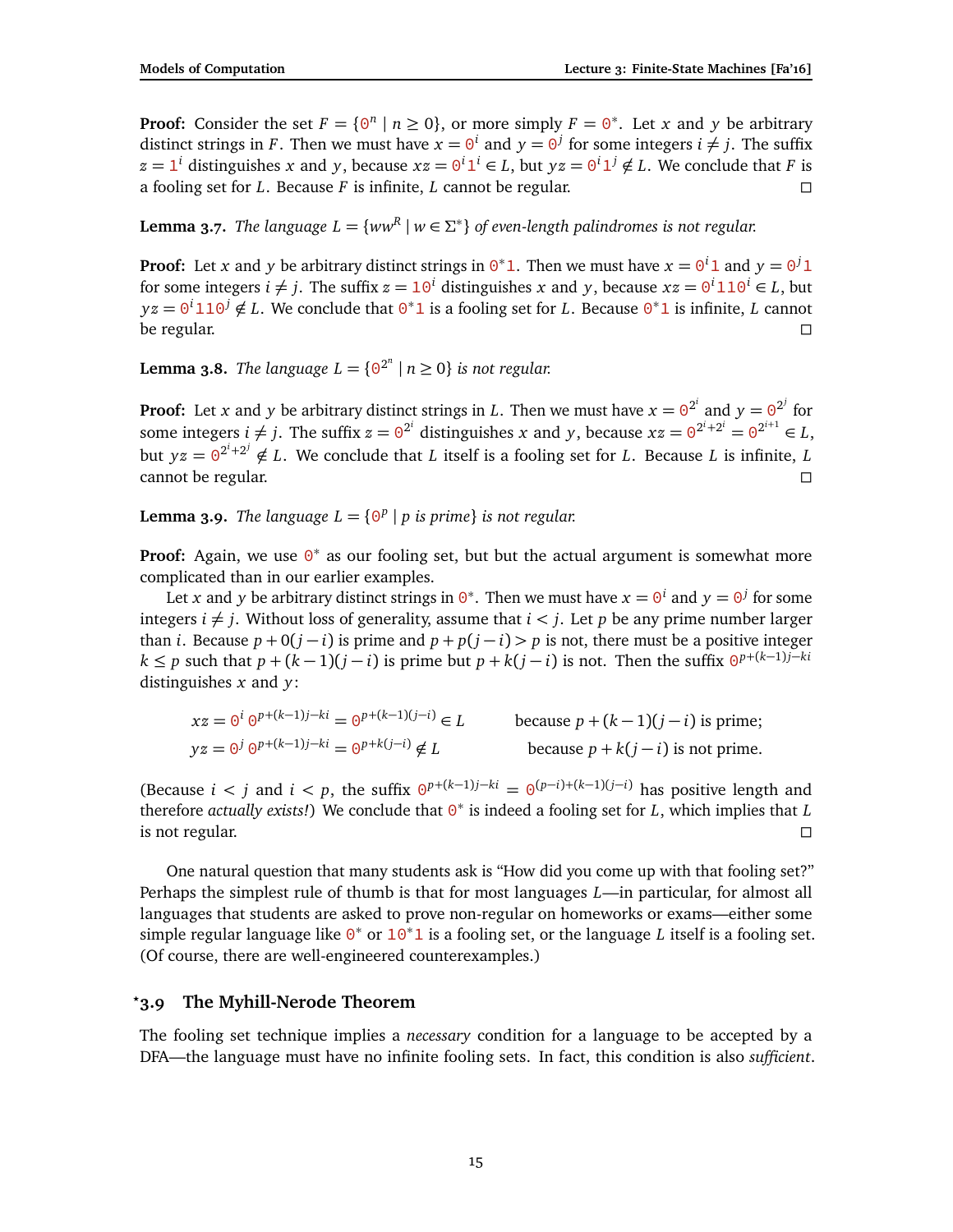The following powerful theorem was first proved by Anil Nerode in 1958, strengthening a 1957 result of John Myhill[.²](#page-15-0)

**The Myhill-Nerode Theorem.** *For any language L, the following are equal:*

- *(a) the minimum number of states in a DFA that accepts L,*
- *(b) the maximum size of a fooling set for L, and*
- *(c)* the number of equivalence classes of  $\equiv_L$ .

*In particular, L is accepted by a DFA if and only if every fooling set for L is finite.*

**Proof:** Let *L* be an arbitrary language.

We have already proved that the size of any fooling set for *L* is at most the number of states in any DFA that accepts *L*, so (a) ≤(b). It also follows directly from the definitions that  $F \subseteq \Sigma^*$  is a fooling set for *L* if and only if *F* contains at most one string in each equivalence class of  $\equiv_L$ ; thus, (b)=(c). We complete the proof by showing that (a) $\geq$ (c).

We have already proved that if  $\equiv_L$  has an infinite number of equivalence classes, there is no DFA that accepts *L*, so assume that the number of equivalence classes is finite. For any string *w*, let [*w*] denote its equivalence class. We define a DFA  $M_{\equiv} = (\Sigma, Q, s, A, \delta)$  as follows:

$$
Q := \{ [w] \mid w \in \Sigma^* \}
$$

$$
s := [ \varepsilon \}
$$

$$
A := \{ [w] \mid w \in L \}
$$

$$
\delta([w], a) := [w \cdot a]
$$

We claim that this DFA accepts the language *L*; this claim completes the proof of the theorem.

But before we can prove anything about this DFA, we first need to verify that it is actually well-defined. Let *x* and *y* be two strings such that  $[x] = [y]$ . By definition of *L*-equivalence, for any string *z*, we have  $xz \in L$  if and only if  $yz \in L$ . It immediately follows that for any symbol  $a \in \Sigma$  and any string  $z'$ , we have  $xaz' \in L$  if and only if  $yaz' \in L$ . Thus, by definition of *L*-equivalence, we have  $[xa] = [ya]$  for every symbol  $a \in \Sigma$ . We conclude that the function  $\delta$  is indeed well-defined.

An easy inductive proof implies that  $\delta^*([\varepsilon], x) = [x]$  for every string *x*. Thus, *M* accepts string *x* if and only if  $[x] = [w]$  for some string  $w \in L$ . But if  $[x] = [w]$ , then by definition (setting  $z = \varepsilon$ ), we have  $x \in L$  if and only if  $w \in L$ . So *M* accepts *x* if and only if  $x \in L$ . In other words, *M* accepts *L*, as claimed, so the proof is complete.

## **3.10 Minimal Automata** *?*

Given a DFA  $M = (\Sigma, Q, s, A, \delta)$ , suppose we want to find another DFA  $M' = (\Sigma, Q', s', A', \delta')$  with the fewest possible states that accepts the same language. In this final section, we describe an efficient algorithm to minimize DFAs, first described (in slightly different form) by Edward Moore in 1956. We analyze the running time of Moore's in terms of two parameters:  $n = |Q|$  and  $\sigma = |\Sigma|$ .

<span id="page-15-0"></span>²Myhill considered the finer equivalence relation *x* ∼*<sup>L</sup> y*, meaning *wxz* ∈ *L* if and only if *w yz* ∈ *L* for all strings *w* and *z*, and proved that *L* is regular if and only if ∼<sub>*L*</sub> defines a finite number of equivalence classes. Like most of Myhill's early automata research, this result appears in an unpublished Air Force technical report. The modern Myhill-Nerode theorem appears (in an even more general form) as a minor lemma in Nerode's 1958 paper, which (not surprisingly) does not cite Myhill.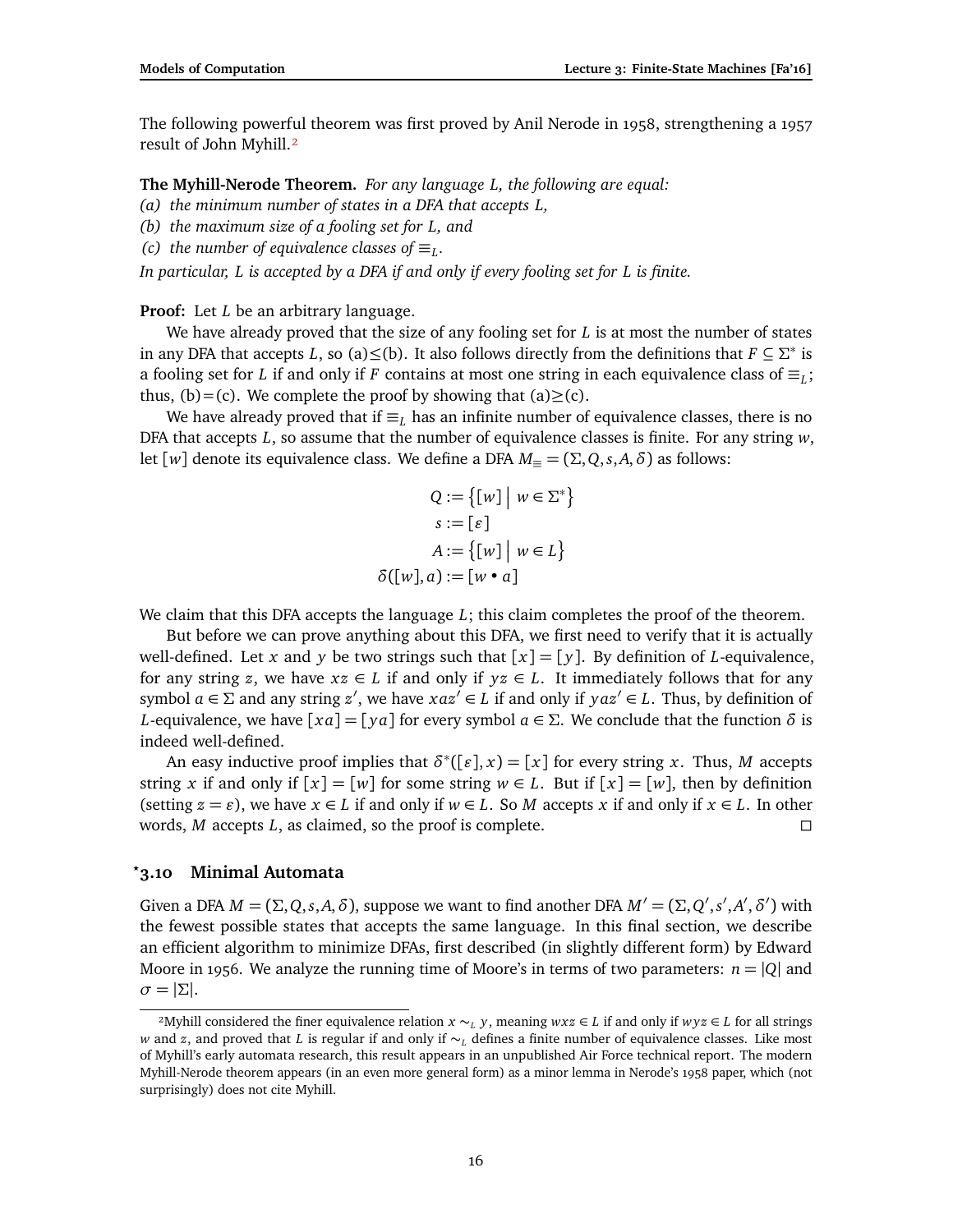In the preprocessing phase, we find and remove any states that cannot be reached from the start state *s*; this filtering can be performed in *O*(*nσ*) time using any graph traversal algorithm. So from now on we assume that all states are reachable from *s*.

Now we recursively define two states *p* and *q* in the trimmed DFA to be *distingushable*, written *p* **6∼** *q*, if at least one of the following conditions holds:

- $p \in A$  and  $q \notin A$ ,
- $p \notin A$  and  $q \in A$ , or
- $\delta(p,a) \nless \delta(q,a)$  for some  $a \in \Sigma$ .

Equivalently,  $p \not\sim q$  if and only if there is a string  $z$  such that exactly one of the states  $\delta^*(p, z)$ and  $\delta^*(q, z)$  is accepting. (Sound familiar?) Intuitively, the main algorithm assumes that all states are equivalent until proven otherwise, and then repeatedly looks for state pairs that can be proved distinguishable.

The main algorithm maintains a two-dimensional table, indexed by the states, where *Dist*[ $p$ ,  $q$ ] = True indicates that we have proved states  $p$  and  $q$  are distinguishable. Initially, for all states *p* and *q*, we set *Dist*[ $p$ ,  $q$ ] ← True if  $p \in A$  and  $q \notin A$  or vice versa, and *Dist*[ $p$ ,  $q$ ] = FALSE otherwise. Then we repeatedly consider each pair of states and each symbol to find more distinguishable pairs, until we make a complete pass through the table without modifying it. The table-filling algorithm can be summarized as follows:

```
MinDFATable(Σ,Q,s,A,δ):
  for all p \in Qfor all q \in Qif (p ∈ A and q ∉ A) or (p ∉ A and q ∈ A)
                  Dist[p, q] \leftarrow \text{TRUE}else
                  Dist[p, q] \leftarrow False
  notdone ← True
  while notdone
       notdone ← False
       for all p \in Qfor all q \in Qif Dist[p, q] = False
                  for all a \in \Sigmaif Dist[δ(p, a),δ(q, a)]
                             Dist[p, q] \leftarrow \text{TRUE}notdone ← True
  return Dist
```
The algorithm must eventually halt, because there are only a finite number of entries in the table that can be marked. In fact, the main loop is guaranteed to terminate after at most  $n$ iterations, which implies that the entire algorithm runs in  $O(\sigma n^3)$  time. Once the table is filled, $^3$ any two states *p* and *q* such that  $Dist(p,q) =$  FALSE are equivalent and can be merged into a single state. The remaining details of constructing the minimized DFA are straightforward.

**★★★** Need to prove that the main loop terminates in at most *n* iterations.

<span id="page-16-0"></span>³More experienced readers should be enraged by the mere suggestion that any algorithm merely *fills in a table*, as opposed to *evaluating a recurrence*. This algorithm is no exception. Consider the boolean function *Dist*(*p*, *q*, *k*), which equals True if and only if *p* and *q* can be distinguished by some string of length at most *k*. This function obeys the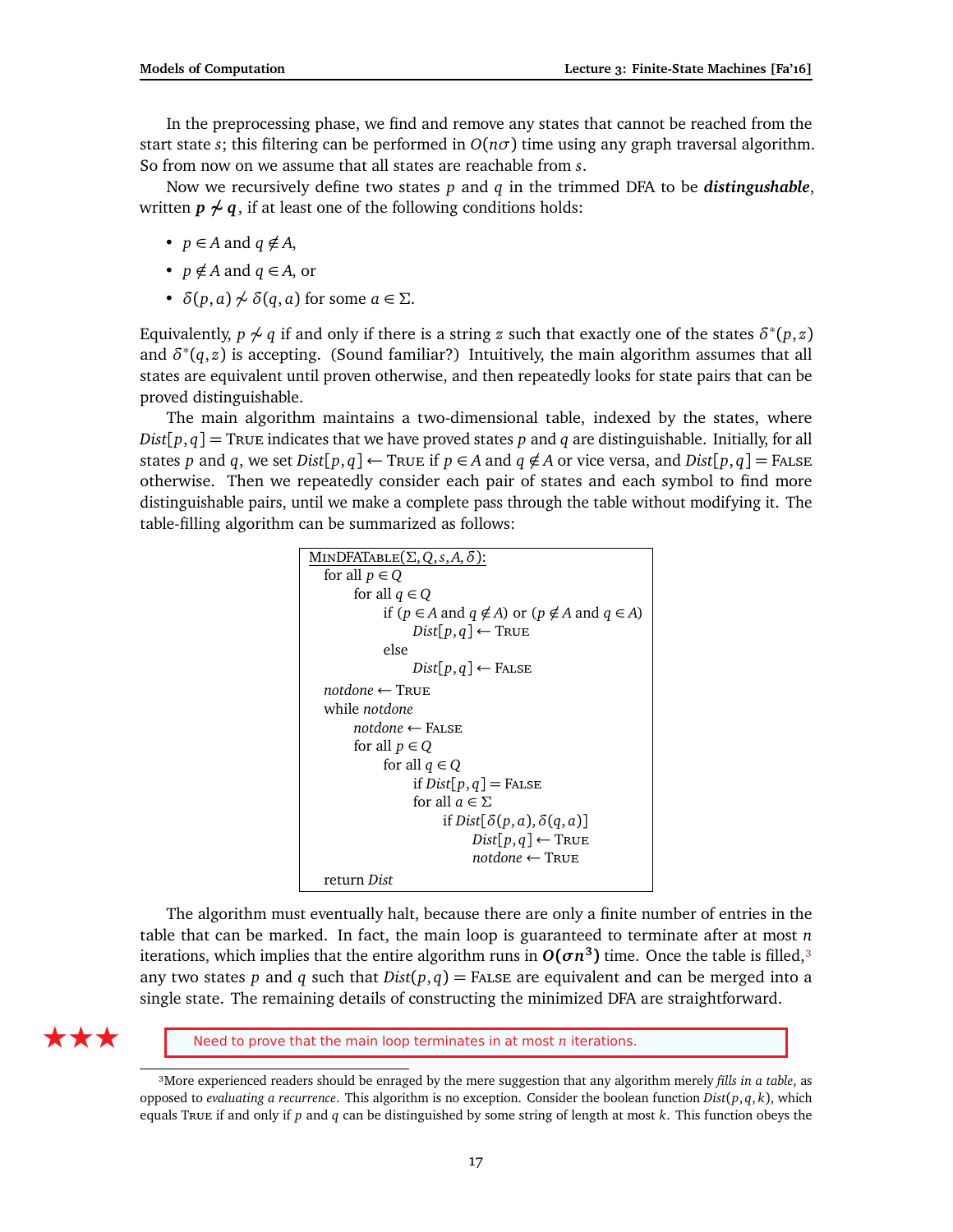With more care, Moore's minimization algorithm can be modified to run in  $O(\sigma n^2)$  time. A faster DFA minimization algorithm, due to John Hopcroft, runs in *O*(*σn* log *n*) time.

#### **Example**

To get a better idea how this algorithm works, let's visualize its execution on our earlier brute-force DFA for strings containing the substring  $11$ . This DFA has four unreachable states: (FALSE, 11), (TRUE,  $\varepsilon$ ), (TRUE, 0), and (TRUE, 1). We remove these states, and relabel the remaining states for easier reference. (In an actual implementation, the states would almost certainly be represented by indices into an array anyway, not by mnemonic labels.)



Our brute-force DFA for strings containing the substring 11, after removing all four unreachable states

The main algorithm initializes (the bottom half of) a  $10 \times 10$  table as follows. (In the following figures, cells marked  $\times$  have value True and blank cells have value FALSE.)



In the first iteration of the main loop, the algorithm discovers several distinguishable pairs of states. For example, the algorithm sets *Dist*[0, 2] ← True because *Dist*[*δ*(0,1),*δ*(2,1)] =  $Dist[2, 9] = True$ . After the iteration ends, the table looks like this:

following recurrence:

$$
Dist(p,q,k) = \begin{cases} (p \in A) \oplus (q \in A) & \text{if } k = 0, \\ Dist(p,q,k-1) \vee \bigvee_{a \in \Sigma} Dist(\delta(p,a), \delta(q,a), k-1) & \text{otherwise.} \end{cases}
$$

Moore's "table-filling" algorithm is just a space-efficient dynamic programming algorithm to evaluate this recurrence.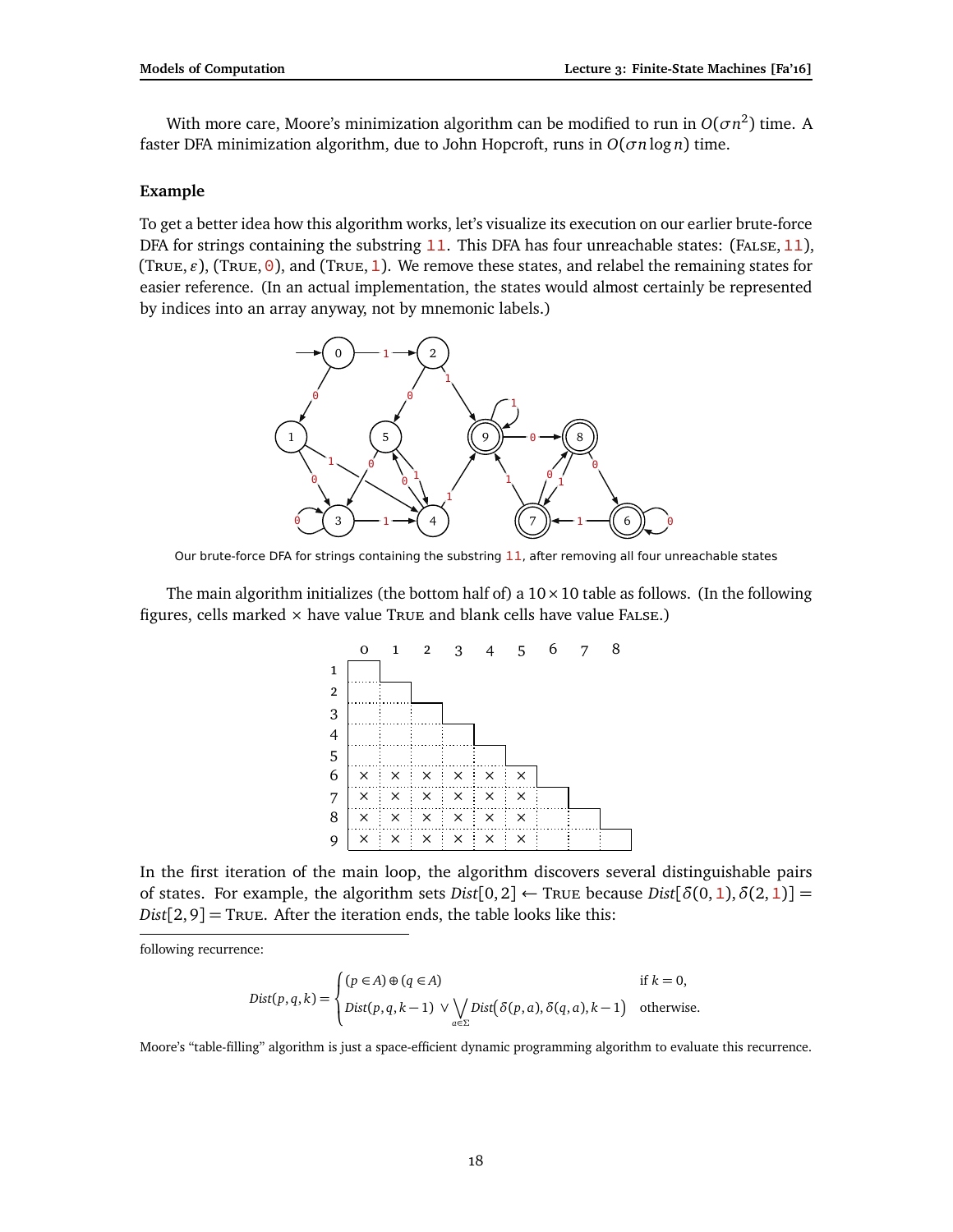

The second iteration of the while loop makes no further changes to the table—We got lucky!—so the algorithm terminates.

The final table implies that the states of our trimmed DFA fall into exactly three equivalence classes:  $\{0, 1, 3, 5\}$ ,  $\{2, 4\}$ , and  $\{6, 7, 8, 9\}$ . Replacing each equivalence class with a single state gives us the three-state DFA that we already discovered.



Equivalence classes of states in the trimmed DFA, and the resulting minimal equivalent DFA.

## **Exercises**

- 1. For each of the following languages in  ${0, 1}^*$ , describe a deterministic finite-state machine that accepts that language. There are infinitely many correct answers for each language. "Describe" does not necessarily mean "draw".
	- (a) Only the string 0110.
	- (b) Every string except 0110.
	- (c) Strings that contain the substring 0110.
	- (d) Strings that do not contain the substring  $\theta$ 110.
	- *?* (e) Strings that contain an even number of occurrences of the substring 0110. (For example, this language contains the strings 0110110 and 01011.)
	- (f) Strings that contain the *subsequence* 0110.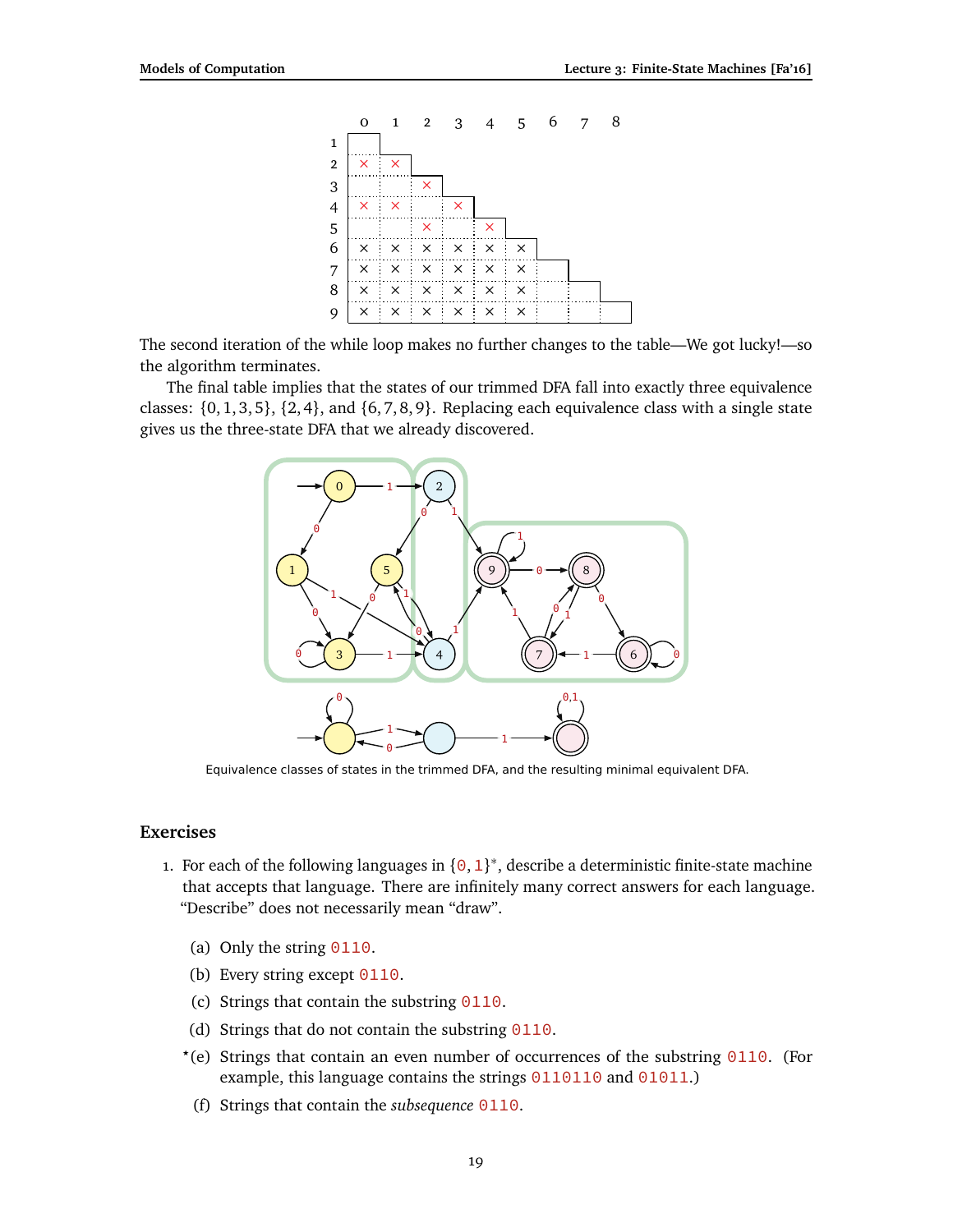- (g) Strings that do not contain the *subsequence* 0110.
- *?* (h) Strings that contain an even number of occurrences of the *subsequence* 0110.
- (i) Strings that contain an even number of  $1s$  and an odd number of  $\Theta s$ .
- (j) Every string that represents a number divisible by 7 in binary.
- (k) Every string whose reversal represents a number divisible by 7 in binary.
- (1) Strings in which the substrings  $\theta$ 1 and 10 appear the same number of times.
- (m) Strings such that in every prefix, the number of  $\ddot{\theta}$ s and the number of 1s differ by at most 1.
- (n) Strings such that in every prefix, the number of  $\theta$ s and the number of 1s differ by at most 4.
- (o) Strings that end with  $0^{10} = 0000000000$ .
- (p) All strings in which the number of 0s is even if and only if the number of 1s is *not* divisible by 3.
- (q) All strings that are both the binary representation of an integer divisible by 3 and the ternary (base-3) representation of an integer divisible by 4.
- (r) Strings in which the number of 1s is even, the number of  $\Theta$ s is divisible by 3, the overall length is divisible by 5, the binary value is divisible by 7, the binary value of the reversal is divisible by 11, and does not contain thirteen 1s in a row. *[Hint: This is more tedious than difficult.]*
- $\star$ (s) Strings *w* such that  $\binom{|w|}{2}$  $_{2}^{\left( w\right) }$  mod 6 = 4.
- <sup>\*</sup>(t) Strings *w* such that  $F_{\#(10,w)}$  mod 10 = 4, where  $\#(10,w)$  denotes the number of times 10 appears as a substring of *w*, and as usual  $F_n$  is the *n*th Fibonacci number:

$$
F_n = \begin{cases} 0 & \text{if } n = 0\\ 1 & \text{if } n = 1\\ F_{n-1} + F_{n-2} & \text{otherwise} \end{cases}
$$

★(u) Strings *w* such that  $F_{\#(\{1\cdots 0,w\}}\text{ mod }10 = 4$ , where  $\#(\{1\cdots 0,w\})$  denotes the number of times  $10$  appears as a *subsequence* of *w*, and as usual  $F_n$  is the *n*th Fibonacci number:

$$
F_n = \begin{cases} 0 & \text{if } n = 0\\ 1 & \text{if } n = 1\\ F_{n-1} + F_{n-2} & \text{otherwise} \end{cases}
$$

- 2. (a) Let  $L ⊆ 0^*$  be an arbitrary *unary* language. Prove that  $L^*$  is regular.
	- (b) Prove that there is a binary language  $L \subseteq (0+1)^*$  such that  $L^*$  is not regular.
- 3. Prove that none of the following languages is automatic.
	- (a)  $\{0^{n^2} \mid n \ge 0\}$
	- (b)  $\{0^{n^3} \mid n \ge 0\}$
	- (c)  $\{0^{f(n)} \mid n \ge 0\}$ , where  $f(n)$  is *any* fixed polynomial in *n* with degree at least 2.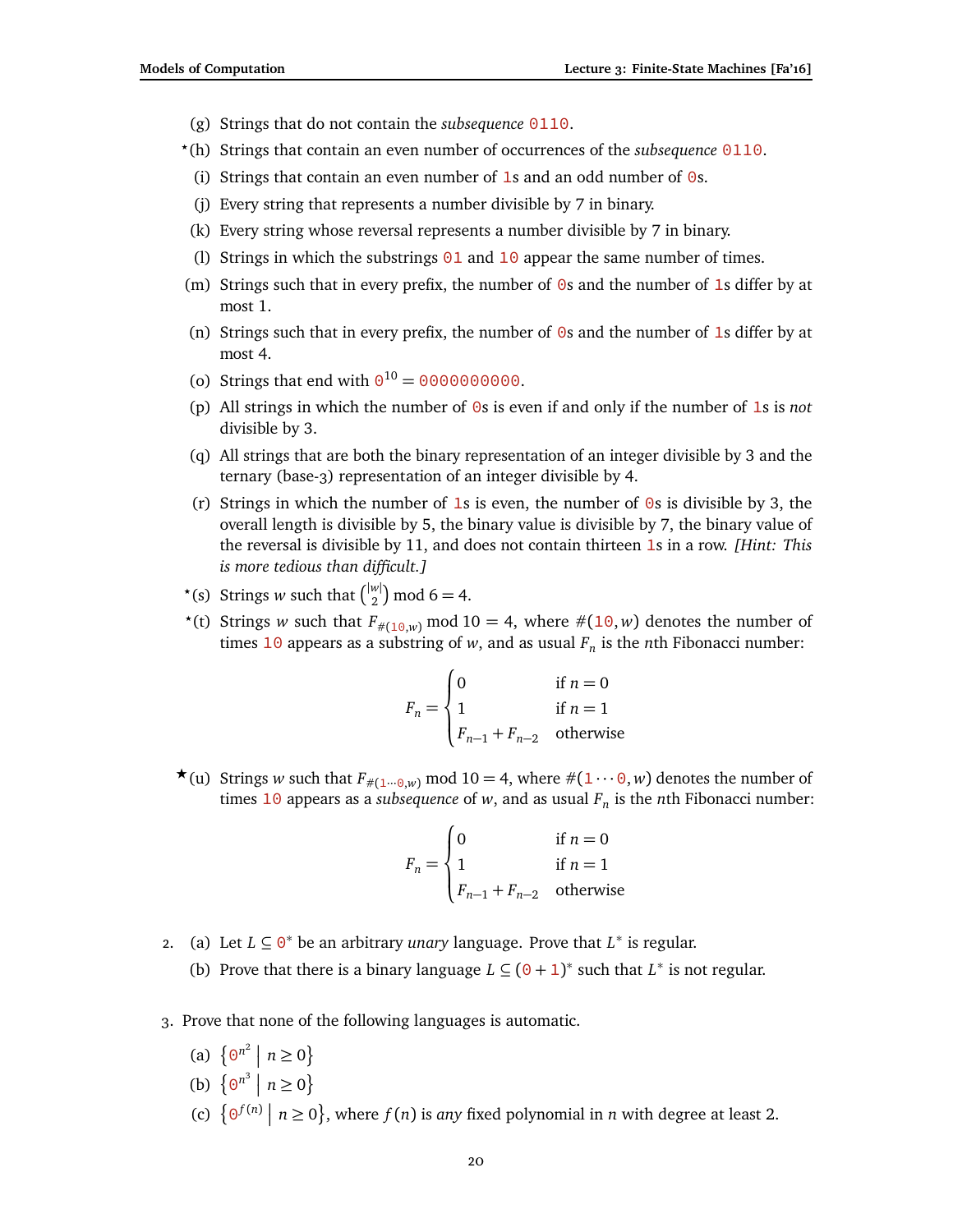- (d)  $\{ \Theta^n \mid n \text{ is composite} \}$
- (e)  $\{0^n 10^n \mid n \ge 0\}$
- (f)  $\{0^m1^n \mid m \neq n\}$
- (g)  $\{ \Theta^m \mathbf{1}^n \mid m < 3n \}$
- (h)  $\{0^{2n}1^n \mid n \ge 0\}$
- (i)  $\{w \in (0+1)^* \mid \#(0, w) = \#(1, w)\}\$
- (j)  $\{w \in (0+1)^* \mid \#(0, w) < \#(1, w)\}$
- (k)  $\{0^m1^n \mid m/n \text{ is an integer}\}$
- (1)  $\{0^m1^n \mid m \text{ and } n \text{ are relatively prime}\}$
- (m)  $\{0^m1^n \mid n-m \text{ is a perfect square}\}$
- (n)  $\{w \# w \mid w \in (\Theta + 1)^*\}$
- (o)  $\{ww \mid w \in (\Theta + 1)^*\}$
- (p)  $\{w \# \Theta^{|w|} \mid w \in (\Theta + 1)^* \}$
- (q)  $\{w0^{|w|} \mid w \in (0+1)^*\}$
- (r)  $\{xy \mid x, y \in (0+1)^* \text{ and } |x| = |y| \text{ but } x \neq y\}$
- (s)  $\{0^m 1^n 0^{m+n} \mid m, n \ge 0\}$
- (t)  $\{0^m 1^n 0^{mn} \mid m, n \ge 0\}$
- (u) Strings in which the substrings  $\theta\theta$  and  $11$  appear the same number of times.
- (v) Strings of the form  $w_1 \# w_2 \# \cdots \# w_n$  for some  $n \geq 2$ , where  $w_i \in \{0, 1\}^*$  for every index *i*, and  $w_i = w_j$  for some indices  $i \neq j$ .
- (w) The set of all palindromes in  $(0 + 1)^*$  whose length is divisible by 7.
- (x)  $\{w \in (0+1)^* \mid w \text{ is the binary representation of a perfect square}\}\$
- **★**(y)  $\{w \in (0+1)^* \mid w \text{ is the binary representation of a prime number}\}$
- 4. For each of the following languages over the alphabet  $\Sigma = \{0, 1\}$ , either prove that the language is regular (by constructing an appropriate DFA or regular expression) or prove that the language is not regular (using fooling sets). Recall that  $\Sigma^+$  denotes the set of all *nonempty* strings over *Σ*. *[Hint: Believe it or not, most of these languages are actually regular.]*
	- (a)  $\left\{ \Theta^n w \mathbf{1}^n \mid w \in \Sigma^* \text{ and } n \ge 0 \right\}$
	- (b)  $\left\{ \Theta^n \mathbf{1}^n w \mid w \in \Sigma^* \text{ and } n \ge 0 \right\}$
	- (c)  $\{w\cdot0^n 1^n x \mid w, x \in \Sigma^* \text{ and } n \ge 0\}$
	- (d)  $\{0^n w1^n x \mid w, x \in \Sigma^* \text{ and } n \ge 0\}$
	- (e)  $\{0^n w 1x0^n \mid w, x \in \Sigma^* \text{ and } n \ge 0\}$
	- (f)  $\left\{ \Theta^n w \Theta^n \mid w \in \Sigma^+ \text{ and } n > 0 \right\}$
	- (g)  $\{w \cdot 0^n w \mid w \in \Sigma^+ \text{ and } n > 0\}$
	- (h)  $\{w x w \mid w, x \in \Sigma^*\}$
	- (i)  $\{ wxw \mid w, x \in \Sigma^+ \}$